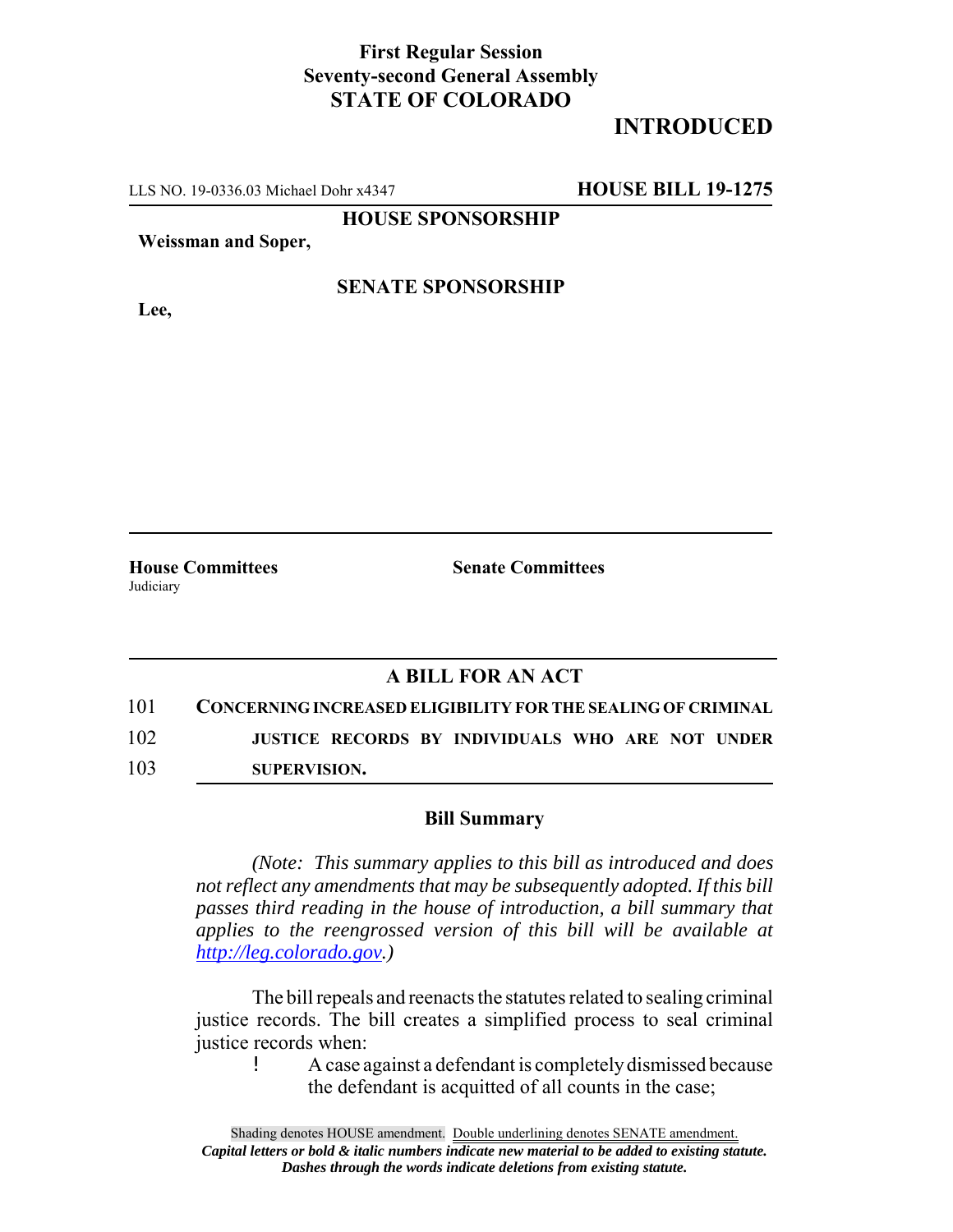- ! The defendant completes a diversion agreement when a criminal case has been filed; or
- ! The defendant completes a deferred judgment and sentence and all counts are dismissed.

The court seals those records within the criminal case without requiring the defendant to file a separate civil action.

The bill allows a defendant to petition for sealing criminal justice records when there is a criminal conviction and without requiring the defendant to file a separate civil action as follows:

- ! If the offense is a petty offense or a drug petty offense, the motion may be filed one year after the later of the date of the final disposition of all criminal proceedings against the defendant or the release of the defendant from supervision concerning a criminal conviction. The court seals the records if the defendant has not been convicted of a criminal offense since the later of the above dates.
- ! If the offense is a class 2 or 3 misdemeanor or any drug misdemeanor, the motion may be filed 2 years after the later of the date of the final disposition of all criminal proceedings against the defendant or the release of the defendant from supervision concerning a criminal conviction. The district attorney can object to the sealing. If the district attorney does not object, the court seals the case if the defendant has not been convicted of a criminal offense since the later of the above dates. If the district attorney objects, the court makes the determination after a hearing.
- ! If the offense is a class 4, 5, or 6 felony, a level 3 or 4 drug felony, or a class 1 misdemeanor, the motion may be filed 3 years after the later of the date of the final disposition of all criminal proceedings against the defendant or the release of the defendant from supervision concerning a criminal conviction. The district attorney can object to the sealing. If the district attorney does not object, the court seals the case if the defendant has not been convicted of a criminal offense since the later of the above dates. If the district attorney objects, the court makes the determination after a hearing and considering the district attorney's position.
- ! For all other offenses, the petition may be filed 5 years after the later of the date of the final disposition of all criminal proceedings against the defendant or the release of the defendant from supervision concerning a criminal conviction. The district attorney can object to the sealing. If the district attorney does not object, the court seals the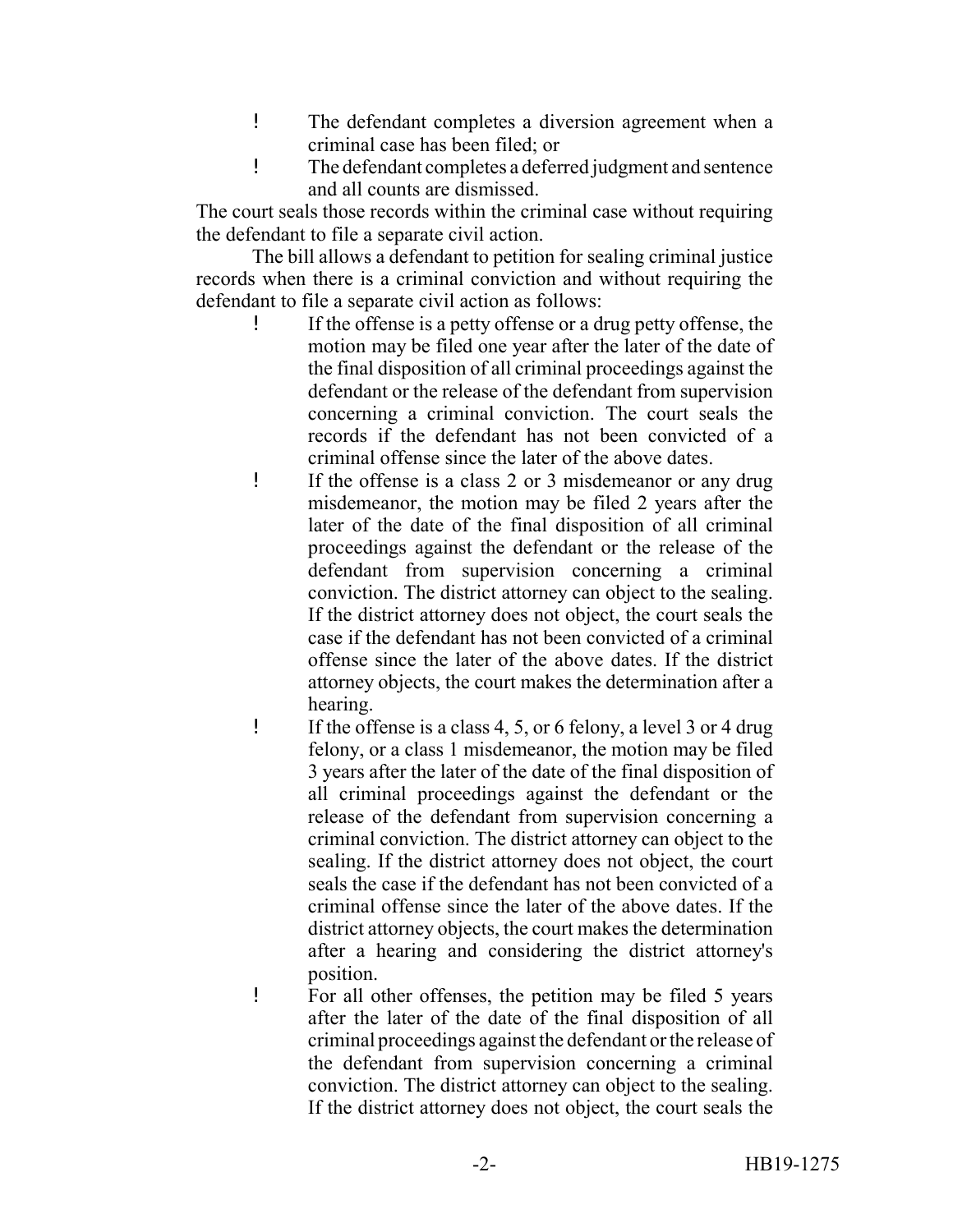case if the defendant has not been convicted of a criminal offense since the later of the above dates. If the district attorney objects, the court makes the determination after a hearing and considering the district attorney's position.

The bill specifies the offenses for which sealing is not eligible. The bill retains the specific record sealing provisions for when no charges are filed and for victims of human trafficking, municipal offenses, and posting intimate photos of a person offenses.

The bill creates a process for a person with multiple conviction records that are eligible for sealing due to an intervening conviction to petition the court in a civil proceeding to have the records sealed. The district attorney has an opportunity to object, and if the district attorney objects, the court sets the matter for hearing to determine whether to seal the records.

| $\mathbf{1}$   | Be it enacted by the General Assembly of the State of Colorado:          |
|----------------|--------------------------------------------------------------------------|
| $\overline{2}$ | <b>SECTION 1.</b> In Colorado Revised Statutes, repeal and reenact, with |
| 3              | <b>amendments, part</b> 7 of article 72 of title 24 as follows:          |
| $\overline{4}$ | PART <sub>7</sub>                                                        |
| 5              | CRIMINAL JUSTICE RECORD SEALING                                          |
| 6              | 24-72-701. Definitions. As USED IN THIS PART 7, UNLESS THE               |
| 7              | <b>CONTEXT OTHERWISE REQUIRES:</b>                                       |
| 8              | (1) "ARREST AND CRIMINAL RECORDS INFORMATION" HAS THE                    |
| 9              | SAME MEANING AS IN SECTION 24-72-302.                                    |
| 10             | "BASIC IDENTIFICATION INFORMATION" HAS THE SAME<br>(2)                   |
| 11             | MEANING AS IN SECTION 24-72-302.                                         |
| 12             | "CONVICTION RECORDS" MEANS ARREST AND CRIMINAL<br>(3)                    |
| 13             | RECORDS INFORMATION AND ANY RECORDS PERTAINING TO A JUDGMENT             |
| 14             | OF CONVICTION.                                                           |
| 15             | (4) "CRIMINAL JUSTICE AGENCIES" HAS THE SAME MEANING AS IN               |
| 16             | <b>SECTION 24-72-302.</b>                                                |
| 17             | "CUSTODIAN" HAS THE SAME MEANING AS IN SECTION<br>(5)                    |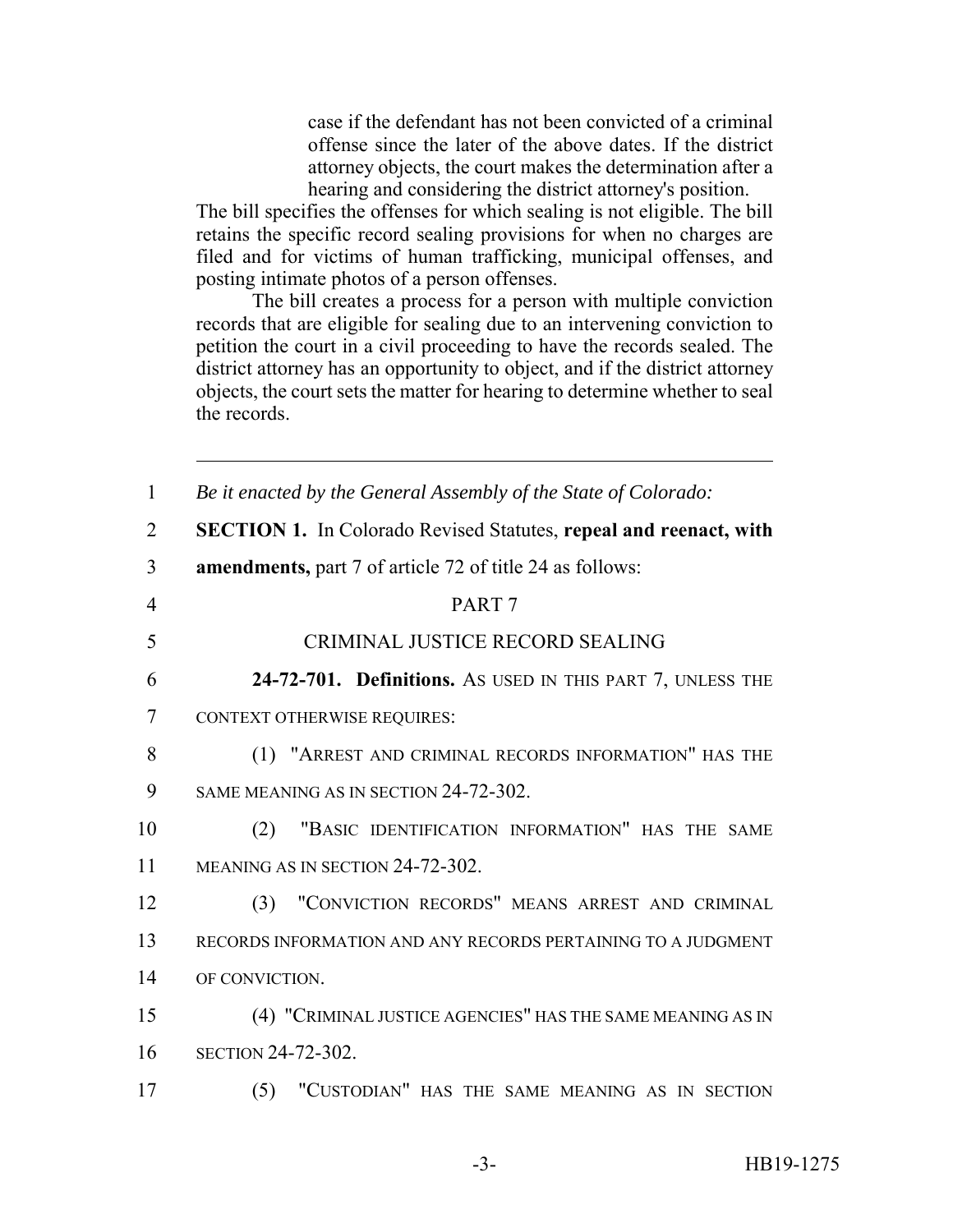24-72-302.

 (6) "OFFICIAL ACTIONS" HAS THE SAME MEANING AS IN SECTION 24-72-302.

 (7) "PERSON IN INTEREST" HAS THE SAME MEANING AS IN SECTION 24-72-302.

 (8) "PRIVATE CUSTODIAN" HAS THE SAME MEANING AS IN SECTION 24-72-302.

 (9) "VICTIM" MEANS ANY NATURAL PERSON AGAINST WHOM ANY CRIME HAS BEEN PERPETRATED OR ATTEMPTED, UNLESS THE PERSON IS ACCOUNTABLE FOR THE CRIME OR A CRIME ARISING FROM THE SAME CONDUCT OR PLAN AS THE CRIME IS DEFINED UNDER THE LAWS OF THIS 12 STATE OR OF THE UNITED STATES, OR, IF SUCH PERSON IS DECEASED OR 13 INCAPACITATED, THE PERSON'S SPOUSE, PARENT, LEGAL GUARDIAN, CHILD, SIBLING, GRANDPARENT, GRANDCHILD, SIGNIFICANT OTHER, OR OTHER LAWFUL REPRESENTATIVE.

 **24-72-702. Expungement of arrest records in case of mistaken identity - definitions.** (1) (a) NOTWITHSTANDING ANY OTHER PROVISION OF LAW, A COURT SHALL EXPUNGE THE ARREST AND CRIMINAL RECORDS INFORMATION OF A PERSON WHO WAS ARRESTED AS A RESULT OF MISTAKEN IDENTITY AND WHO DID NOT HAVE CHARGES FILED AGAINST HIM OR HER.

 (b) NO LATER THAN NINETY DAYS AFTER AN INVESTIGATION BY A LAW ENFORCEMENT AGENCY FINDS THAT A PERSON WAS ARRESTED AS A RESULT OF MISTAKEN IDENTITY AND NO CHARGES WERE FILED, THE LAW ENFORCEMENT AGENCY THAT MADE THE ARREST SHALL PETITION THE DISTRICT COURT IN THE JUDICIAL DISTRICT WHERE THE PERSON WAS ARRESTED FOR AN EXPUNGEMENT ORDER FOR THE ARREST AND CRIMINAL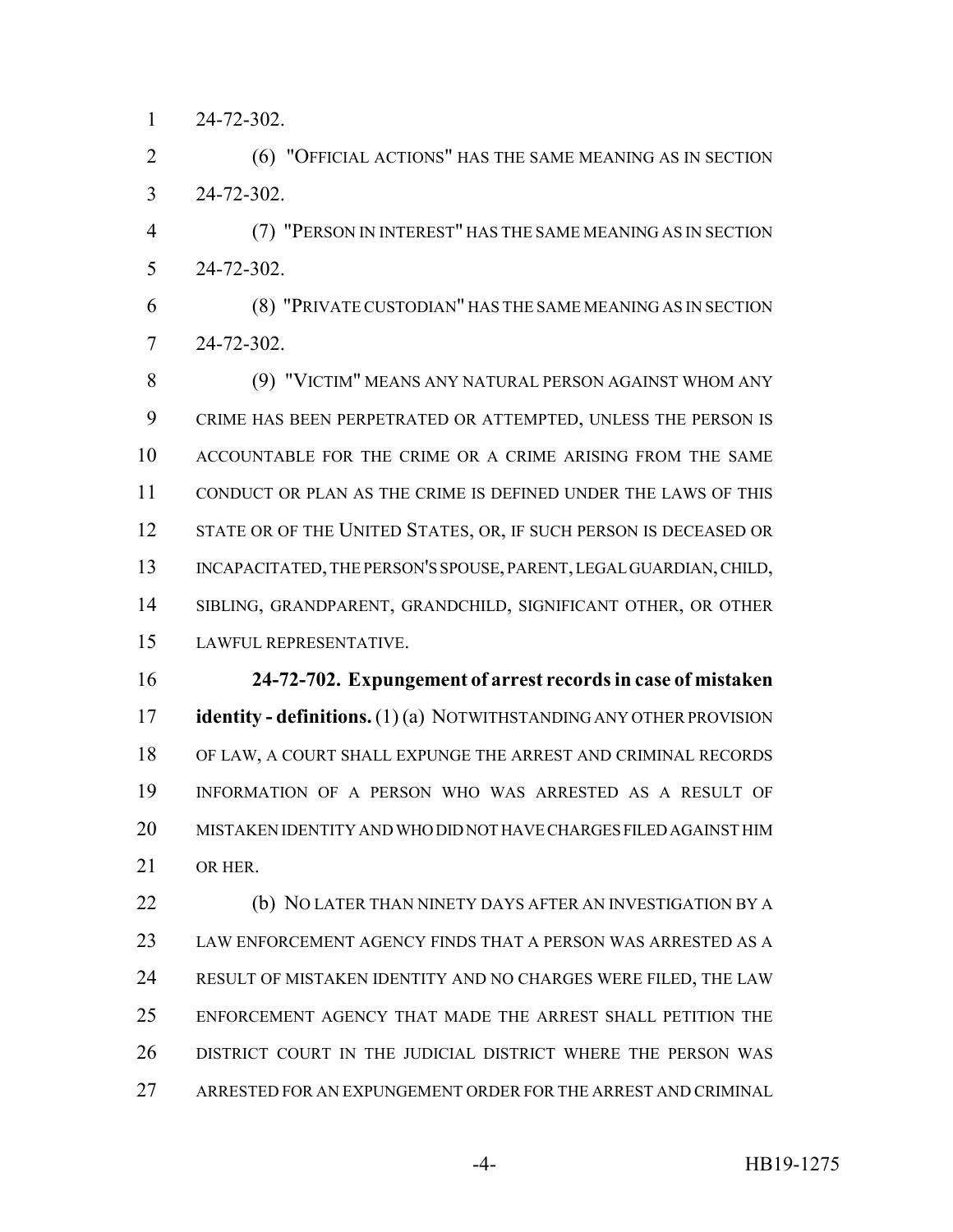RECORDS INFORMATION MADE AS A RESULT OF THE MISTAKEN IDENTITY, AT NO COST TO THE PERSON ARRESTED. A PETITION FILED PURSUANT TO THIS SUBSECTION (1)(b) IS NOT SUBJECT TO A FILING FEE.

 (c) NO LATER THAN NINETY DAYS AFTER RECEIVING THE PETITION, THE COURT SHALL ORDER THE EXPUNGEMENT OF THE ARREST AND CRIMINAL RECORDS INFORMATION AND ALL OTHER ADMINISTRATIVE RECORDS OF THE LAW ENFORCEMENT AGENCY RELATING TO THE PERSON'S ARREST AS A RESULT OF MISTAKEN IDENTITY.

 (2) THE COURTS SHALL DIRECT ANY ORDER ENTERED PURSUANT TO 10 SUBSECTION (1)(c) OF THIS SECTION TO EVERY CUSTODIAN WHO MAY HAVE CUSTODY OF ANY PART OF THE ARREST AND CRIMINAL RECORDS INFORMATION THAT IS THE SUBJECT OF THE ORDER. WHEN A COURT ENTERS AN ORDER EXPUNGING CRIMINAL RECORDS PURSUANT TO 14 SUBSECTION (1)(c) OF THIS SECTION, THE PETITIONER SHALL PROVIDE THE COLORADO BUREAU OF INVESTIGATION AND EVERY CUSTODIAN OF SUCH RECORDS WITH A COPY OF THE ORDER. THE PETITIONER SHALL PROVIDE A PRIVATE CUSTODIAN WITH A COPY OF THE ORDER AND SEND THE PRIVATE 18 CUSTODIAN AN ELECTRONIC NOTIFICATION OF THE ORDER. EACH PRIVATE CUSTODIAN THAT RECEIVES A COPY OF THE ORDER FROM THE PETITIONER SHALL REMOVE THE RECORDS THAT ARE SUBJECT TO THE ORDER FROM ITS DATABASE. THEREAFTER, THE COURT MAY ISSUE AN ORDER SEALING THE CIVIL CASE IN WHICH THE RECORDS WERE SEALED.

23 (3) UPON THE ENTRY OF AN ORDER TO EXPUNGE THE RECORDS, THE PETITIONER AND ALL CRIMINAL JUSTICE AGENCIES MAY PROPERLY REPLY, UPON ANY INQUIRY INTO THE MATTER, THAT NO SUCH RECORDS EXIST WITH RESPECT TO THE PERSON.

(4) EMPLOYERS, EDUCATIONAL INSTITUTIONS, STATE AND LOCAL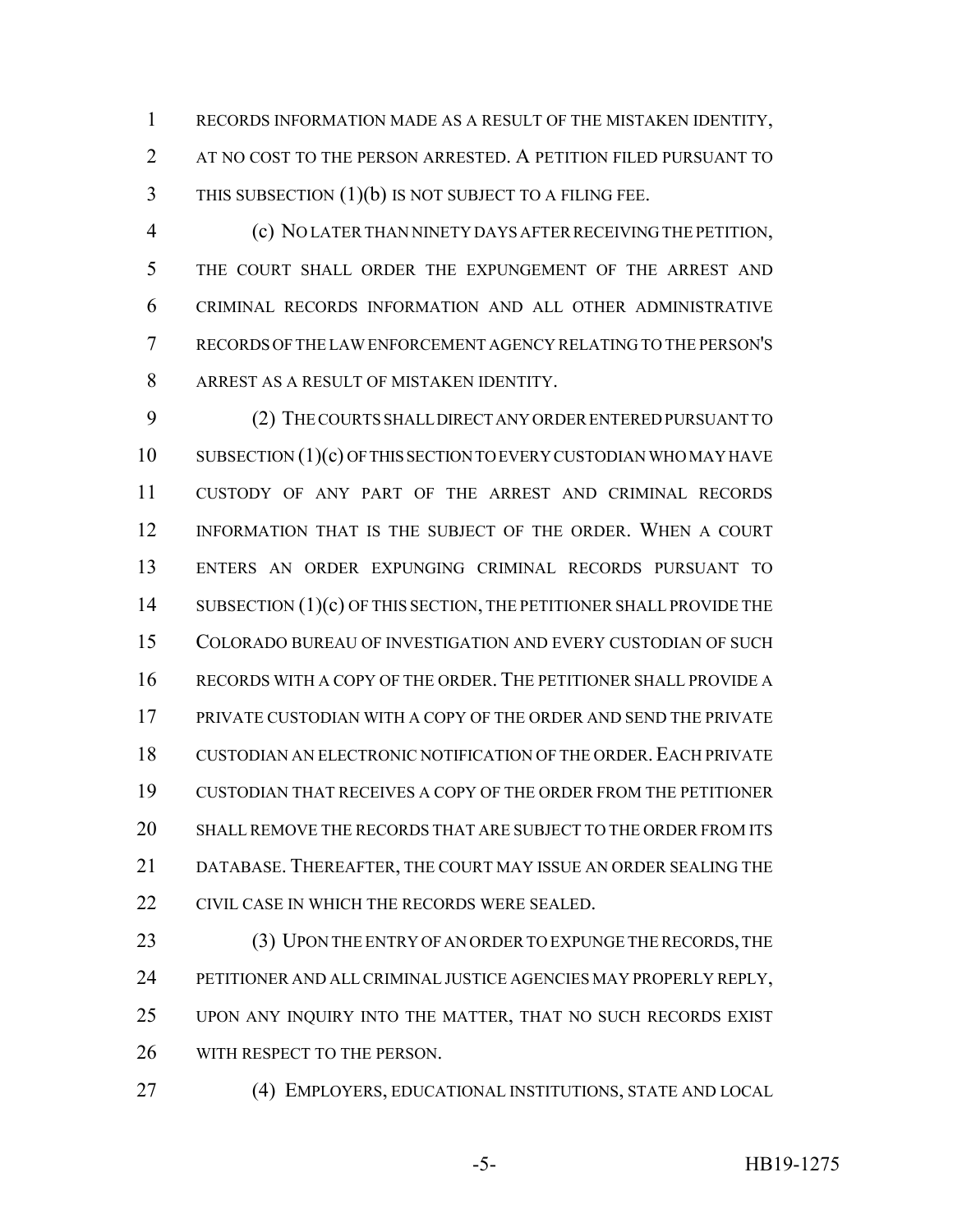GOVERNMENT AGENCIES, OFFICIALS, AND EMPLOYEES SHALL NOT, IN ANY APPLICATION OR INTERVIEW OR IN ANY OTHER WAY, REQUIRE AN APPLICANT TO DISCLOSE ANY INFORMATION CONTAINED IN EXPUNGED RECORDS. AN APPLICANT NEED NOT, IN ANSWER TO ANY QUESTION CONCERNING ARREST AND CRIMINAL RECORDS INFORMATION THAT HAS BEEN EXPUNGED, INCLUDE A REFERENCE TO OR INFORMATION CONCERNING THE EXPUNGED INFORMATION AND MAY STATE THAT NO SUCH ACTION HAS EVER OCCURRED. SUCH AN APPLICATION MAY NOT BE DENIED SOLELY BECAUSE OF THE APPLICANT'S REFUSAL TO DISCLOSE ARREST AND CRIMINAL RECORDS INFORMATION THAT HAS BEEN EXPUNGED.

12 (5) FOR PURPOSES OF THIS SECTION:

 (a) "LAW ENFORCEMENT AGENCY" MEANS THE COLORADO STATE PATROL OR THE AGENCY OF A STATE OR LOCAL GOVERNMENT AUTHORIZED TO ENFORCE THE LAWS OF COLORADO.

 (b) "MISTAKEN IDENTITY" MEANS THE MISIDENTIFICATION BY A WITNESS OR LAW ENFORCEMENT, CONFUSION ON THE PART OF A WITNESS OR LAW ENFORCEMENT AS TO THE IDENTITY OF THE PERSON WHO COMMITTED THE CRIME, MISINFORMATION PROVIDED TO LAW ENFORCEMENT AS TO THE IDENTITY OF THE PERSON WHO COMMITTED THE CRIME, OR SOME OTHER MISTAKE ON THE PART OF A WITNESS OR LAW 22 ENFORCEMENT AS TO THE IDENTITY OF THE PERSON WHO COMMITTED THE CRIME.

 **24-72-703. Sealing of arrest and criminal records - general provisions - order applicability - discovery and advisements.** (1) **Applicability.** THE PROVISIONS OF THIS SECTION SHALL APPLY TO THE SEALING OF ARREST AND CRIMINAL RECORDS PURSUANT TO SECTIONS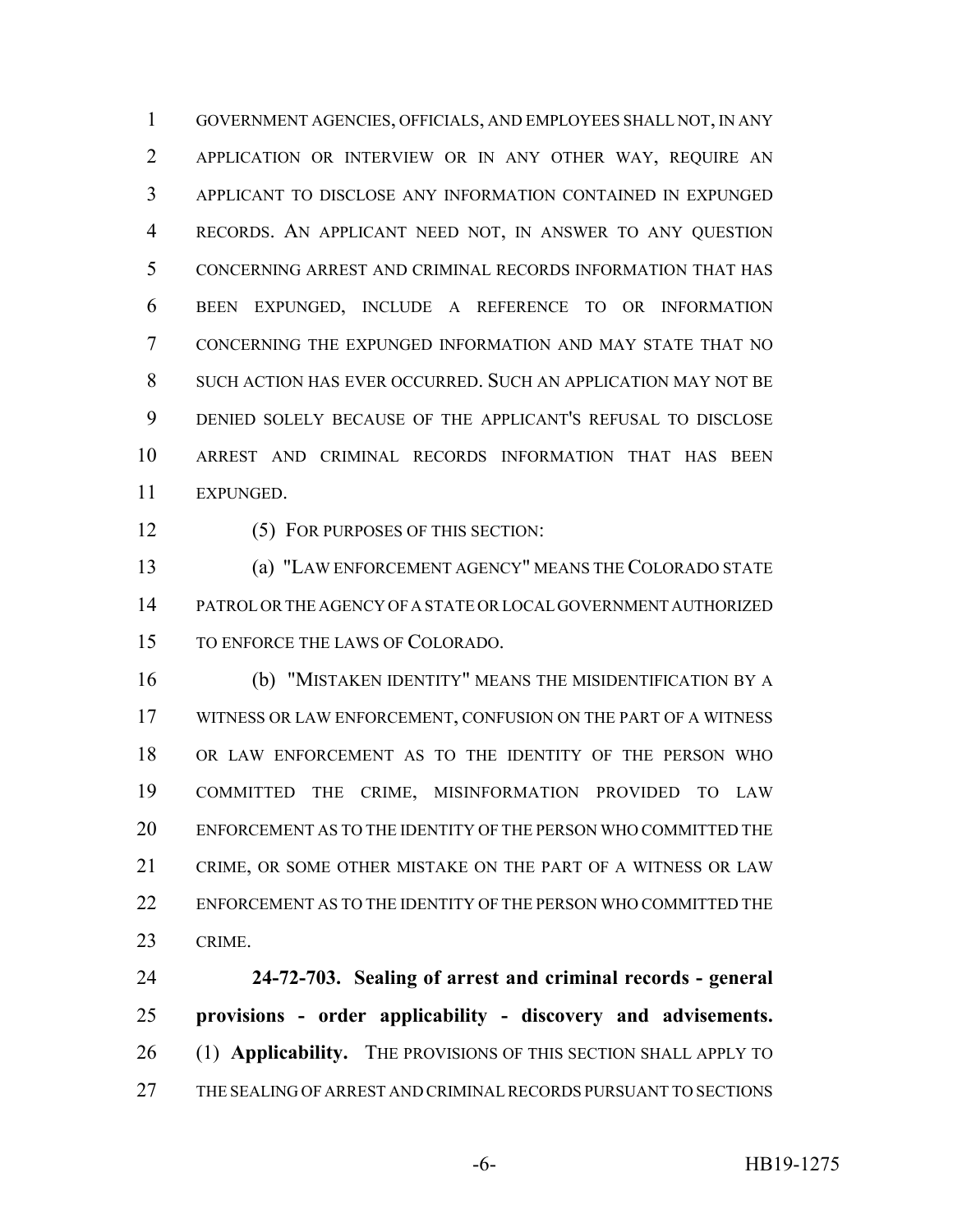24-72-704 TO 24-72-709.

 (2) **Effect of a sealing order.** (a) (I) AN ORDER SEALING ARREST OR OTHER CRIMINAL RECORDS DOES NOT DENY ACCESS TO THE CRIMINAL RECORDS OF A PETITIONER OR DEFENDANT BY ANY COURT, LAW ENFORCEMENT AGENCY, CRIMINAL JUSTICE AGENCY, PROSECUTING ATTORNEY, OR PARTY OR AGENCY REQUIRED BY LAW TO CONDUCT A CRIMINAL HISTORY RECORD CHECK ON AN INDIVIDUAL.

 (II) AN ORDER SEALING CONVICTION RECORDS DOES NOT VACATE A CONVICTION.

 (III) A CONVICTION SEALED PURSUANT TO THIS ARTICLE 72 MAY BE USED BY A CRIMINAL JUSTICE AGENCY, LAW ENFORCEMENT AGENCY, COURT, OR PROSECUTING ATTORNEY FOR ANY LAWFUL PURPOSE RELATING TO THE INVESTIGATION OR PROSECUTION OF ANY CASE, INCLUDING BUT 14 NOT LIMITED TO ANY SUBSEQUENT CASE THAT IS FILED AGAINST THE PETITIONER OR DEFENDANT, OR FOR ANY OTHER LAWFUL PURPOSE WITHIN THE SCOPE OF HIS, HER, OR ITS DUTIES. A PARTY OR AGENCY REQUIRED BY LAW TO CONDUCT A CRIMINAL HISTORY RECORD CHECK IS AUTHORIZED TO USE ANY SEALED CONVICTION FOR THE LAWFUL PURPOSE FOR WHICH THE CRIMINAL HISTORY RECORD CHECK IS REQUIRED BY LAW.

**(IV)** CRIMINAL JUSTICE INFORMATION AND CRIMINAL JUSTICE RECORDS IN THE POSSESSION OF A CRIMINAL JUSTICE AGENCY MAY BE SHARED WITH ANY OTHER CRIMINAL JUSTICE AGENCY WHEN AN INQUIRY CONCERNING THE ARREST AND CRIMINAL JUSTICE INFORMATION OR RECORDS IS MADE.

25 (b) EXCEPT AS OTHERWISE PROVIDED IN SUBSECTION  $(1)(a)(I)$  OF THIS SECTION, UPON THE ENTRY OF AN ORDER TO SEAL THE CRIMINAL RECORDS, THE DEFENDANT AND ALL CRIMINAL JUSTICE AGENCIES MAY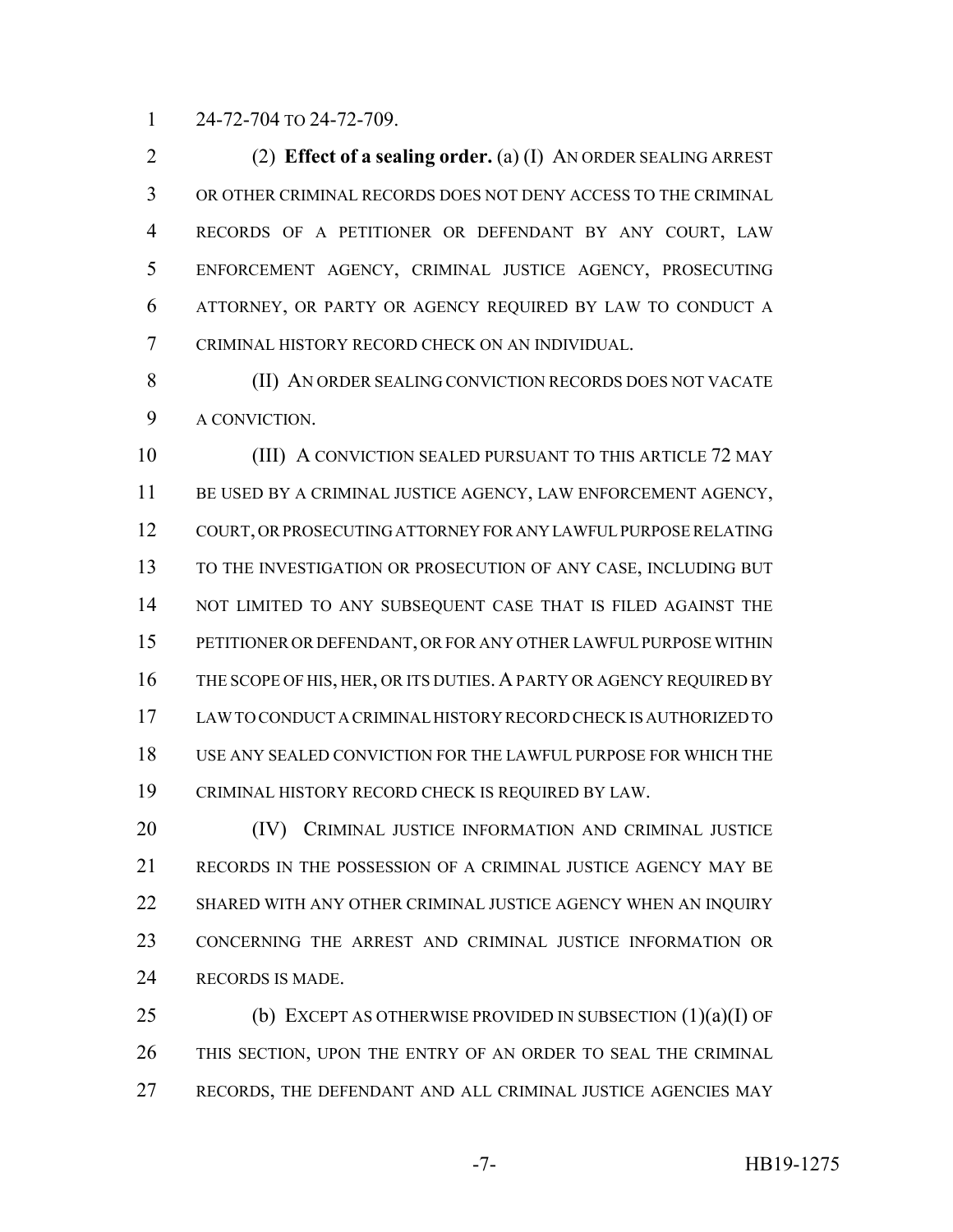PROPERLY REPLY, UPON AN INQUIRY INTO THE MATTER, THAT PUBLIC CRIMINAL RECORDS DO NOT EXIST WITH RESPECT TO THE PETITIONER OR DEFENDANT.

 (c) EXCEPT AS OTHERWISE PROVIDED IN SUBSECTION (1)(a)(I) OF THIS SECTION, INSPECTION OF THE RECORDS INCLUDED IN AN ORDER SEALING CRIMINAL RECORDS MAY THEREAFTER BE PERMITTED BY THE COURT ONLY UPON PETITION BY THE PETITIONER OR DEFENDANT.

8 (d) (I) EXCEPT AS OTHERWISE PROVIDED IN SUBSECTION  $(1)(a)(I)$  OF THIS SECTION, EMPLOYERS, STATE AND LOCAL GOVERNMENT AGENCIES, OFFICIALS, LANDLORDS, AND EMPLOYEES SHALL NOT REQUIRE AN APPLICANT TO DISCLOSE ANY INFORMATION CONTAINED IN SEALED CONVICTION RECORDS IN ANY APPLICATION OR INTERVIEW OR IN ANY OTHER WAY.AN APPLICANT DOES NOT NEED TO INCLUDE A REFERENCE TO OR INFORMATION CONCERNING THE SEALED CONVICTION RECORDS IN ANSWER TO ANY QUESTION CONCERNING CONVICTION RECORDS THAT HAVE BEEN SEALED AND MAY STATE THAT THE APPLICANT HAS NOT BEEN CRIMINALLY CONVICTED. AN APPLICATION MAY NOT BE DENIED SOLELY BECAUSE OF THE APPLICANT'S REFUSAL TO DISCLOSE CONVICTION RECORDS THAT HAVE BEEN SEALED.

 $(II)$  SUBSECTION  $(2)(d)(I)$  OF THIS SECTION DOES NOT PRECLUDE THE BAR COMMITTEE OF THE COLORADO STATE BOARD OF LAW EXAMINERS FROM MAKING FURTHER INQUIRIES INTO THE FACT OF A CONVICTION THAT COMES TO THE ATTENTION OF THE BAR COMMITTEE THROUGH OTHER MEANS. THE BAR COMMITTEE OF THE COLORADO STATE BOARD OF LAW EXAMINERS HAS A RIGHT TO INQUIRE INTO THE MORAL AND ETHICAL QUALIFICATIONS OF AN APPLICANT, AND THE APPLICANT HAS NO RIGHT TO PRIVACY OR PRIVILEGE THAT JUSTIFIES HIS OR HER REFUSAL TO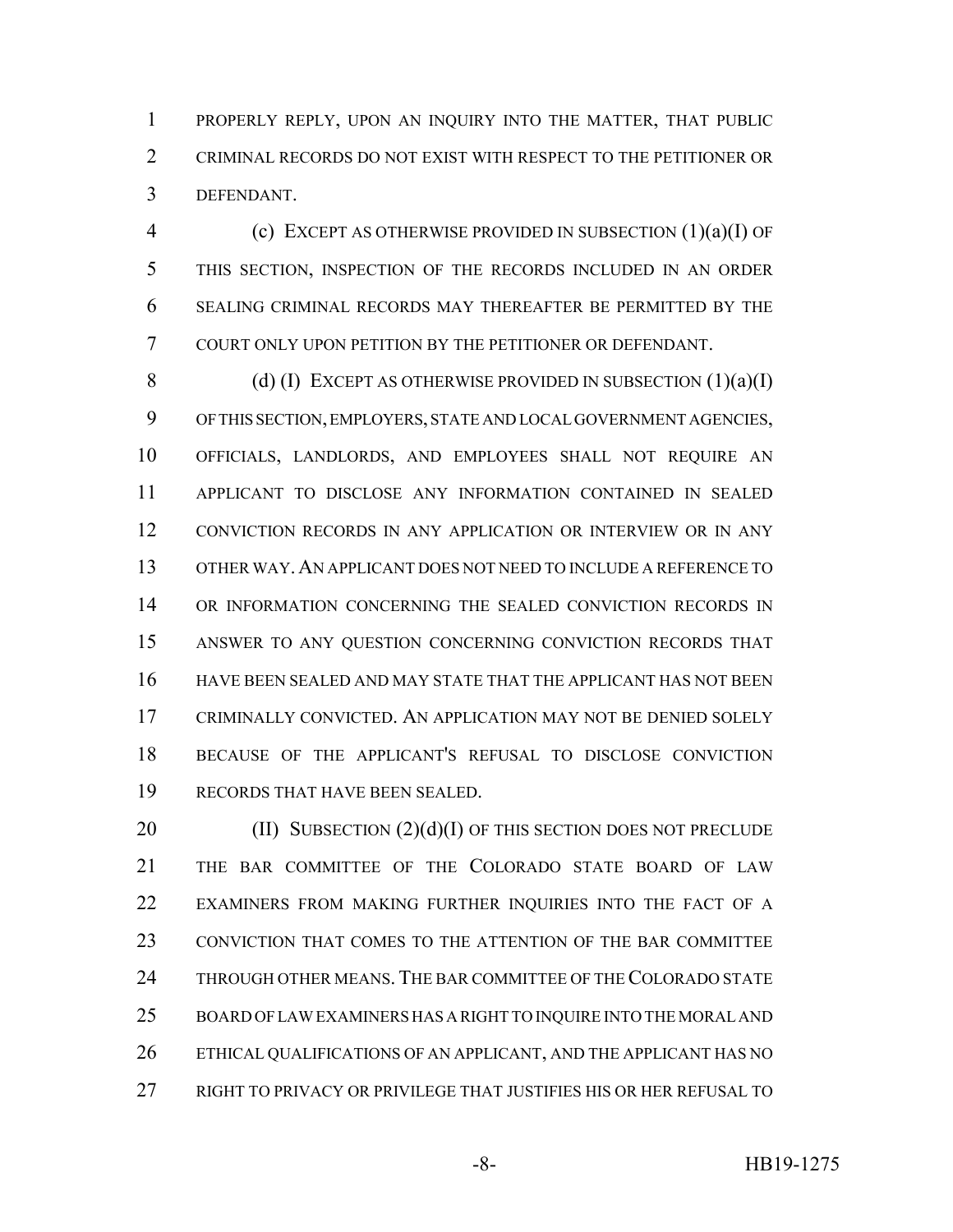ANSWER ANY QUESTION CONCERNING ARREST AND CRIMINAL RECORDS INFORMATION THAT HAS COME TO THE ATTENTION OF THE BAR COMMITTEE THROUGH OTHER MEANS.

 (III) NOTWITHSTANDING THE PROVISIONS OF SUBSECTION (2)(d)(I) OF THIS SECTION, THE DEPARTMENT OF EDUCATION MAY REQUIRE A LICENSED EDUCATOR OR AN APPLICANT FOR AN EDUCATOR'S LICENSE WHO FILES A PETITION TO SEAL A CRIMINAL RECORD TO NOTIFY THE DEPARTMENT OF EDUCATION OF THE PENDING PETITION TO SEAL. THE DEPARTMENT OF EDUCATION HAS THE RIGHT TO INQUIRE INTO THE FACTS OF THE CRIMINAL OFFENSE FOR WHICH THE PETITION TO SEAL IS PENDING. THE EDUCATOR OR APPLICANT HAS NO RIGHT TO PRIVACY OR PRIVILEGE THAT JUSTIFIES HIS OR HER REFUSAL TO ANSWER ANY QUESTIONS OF THE DEPARTMENT OF EDUCATION CONCERNING THE ARREST AND CRIMINAL RECORDS INFORMATION CONTAINED IN THE PENDING PETITION TO SEAL.

 (3) A PERSON MAY ONLY FILE A PETITION WITH THE COURT FOR SEALING OF EACH CASE ONCE EVERY TWELVE-MONTH PERIOD, UNLESS OTHERWISE PROVIDED BY THE COURT.

 (4) NOTHING IN THIS PART 7 REGARDING SEALING OF RECORDS AUTHORIZES THE PHYSICAL DESTRUCTION OF ANY CONVICTION RECORDS. 20 (5) (a) INSPECTION OF THE COURT RECORDS INCLUDED IN AN ORDER SEALING CRIMINAL RECORDS MAY BE PERMITTED BY THE COURT 22 ONLY UPON PETITION BY THE PETITIONER OR THE DEFENDANT WHO IS THE SUBJECT OF THE RECORDS OR BY THE PROSECUTING ATTORNEY AND ONLY FOR THOSE PURPOSES NAMED IN THE PETITION. THIS PETITION TO INSPECT THE CRIMINAL JUSTICE RECORDS MUST BE FILED BY THE PETITIONING PARTY WITHIN THE CASE IN WHICH THE SEALING ORDER WAS ENTERED. (b) NOTWITHSTANDING THE PROVISIONS OF SUBSECTIONS (1)(b)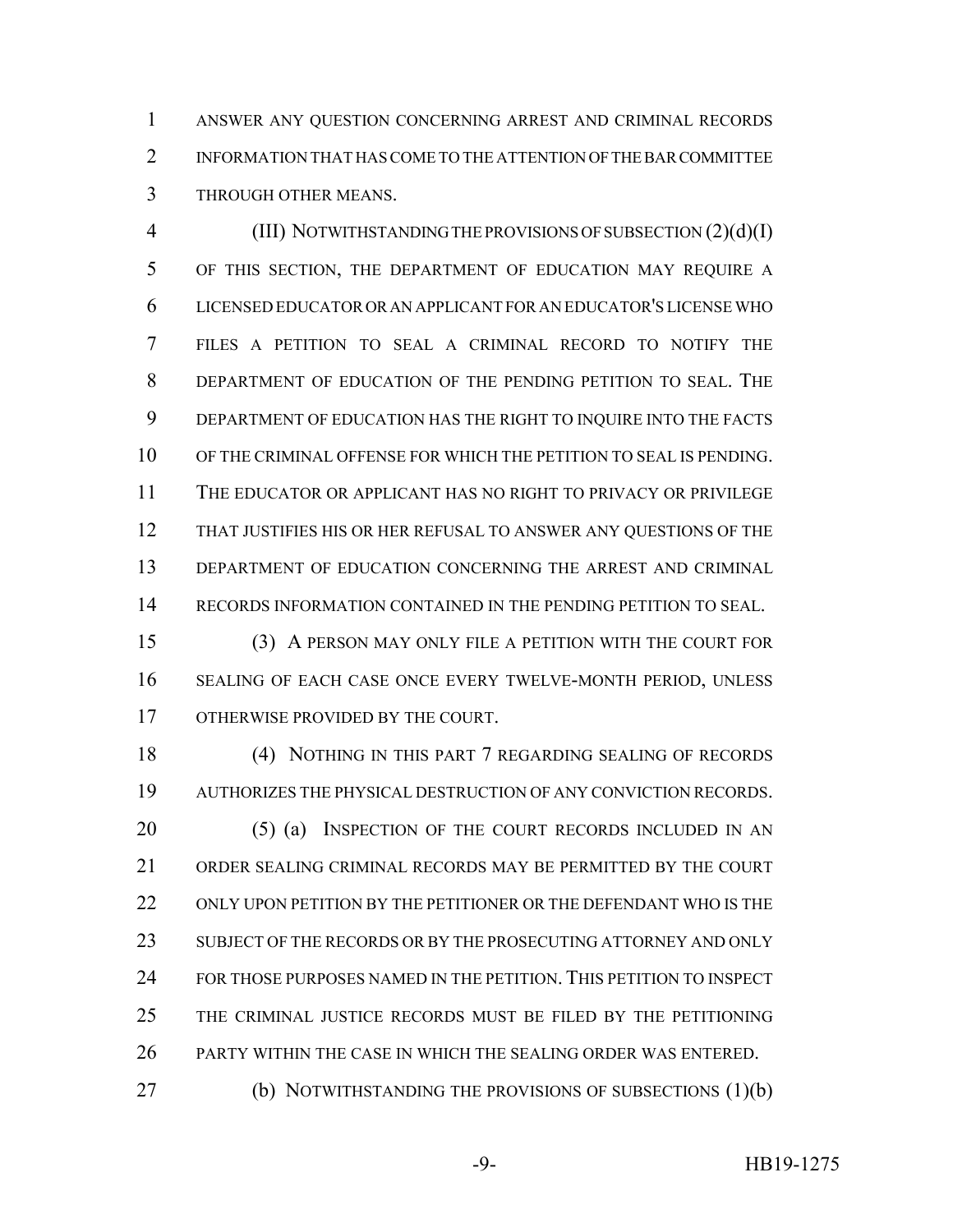1 AND (1)(c) OF THIS SECTION, THE PROSECUTING ATTORNEY OR THE LAW ENFORCEMENT AGENCY MAY RELEASE TO THE VICTIM IN THE SEALED CASE COPIES OF POLICE REPORTS OR ANY PROTECTION ORDERS ISSUED IN THE SEALED CASE IF THE VICTIM DEMONSTRATES TO THE PROSECUTING ATTORNEY OR LAW ENFORCEMENT AGENCY A NEED FOR THE REPORTS OR COURT ORDERS FOR A LAWFUL PURPOSE. THE PROSECUTING ATTORNEY, INCLUDING STAFF OF THE PROSECUTING ATTORNEY'S OFFICE OR A VICTIM OR WITNESS ASSISTANCE PROGRAM, OR THE STAFF OF A LAW ENFORCEMENT AGENCY OR LAW ENFORCEMENT VICTIM ASSISTANCE PROGRAM, MAY DISCUSS THE SEALED CASE, THE RESULTS OF THE SEALING PROCEEDINGS, AND INFORMATION RELATED TO ANY VICTIM SERVICES AVAILABLE TO THE VICTIM.

 (c) NOTWITHSTANDING ANY OTHER PROVISION OF THIS SECTION, ANY MEMBER OF THE PUBLIC MAY PETITION THE COURT TO UNSEAL ANY COURT FILE OF A CRIMINAL CONVICTION THAT HAS PREVIOUSLY BEEN SEALED UPON A SHOWING THAT CIRCUMSTANCES HAVE COME INTO EXISTENCE SINCE THE ORIGINAL SEALING AND, AS A RESULT, THE PUBLIC INTEREST IN DISCLOSURE NOW OUTWEIGHS THE DEFENDANT'S INTEREST IN PRIVACY.

20 (6) FOR THE PURPOSE OF PROTECTING THE AUTHOR OF ANY CORRESPONDENCE THAT BECOMES A PART OF CRIMINAL JUSTICE RECORDS, THE COURT HAVING JURISDICTION IN THE JUDICIAL DISTRICT IN WHICH THE CRIMINAL JUSTICE RECORDS ARE LOCATED MAY, IN ITS DISCRETION, WITH OR WITHOUT A HEARING, ENTER AN ORDER TO SEAL ANY INFORMATION, INCLUDING BUT NOT LIMITED TO BASIC IDENTIFICATION INFORMATION CONTAINED IN THE CORRESPONDENCE THAT IS PART OF THE RECORD IN THE CRIMINAL CASE.HOWEVER, THE COURT MAY, IN ITS DISCRETION, ENTER AN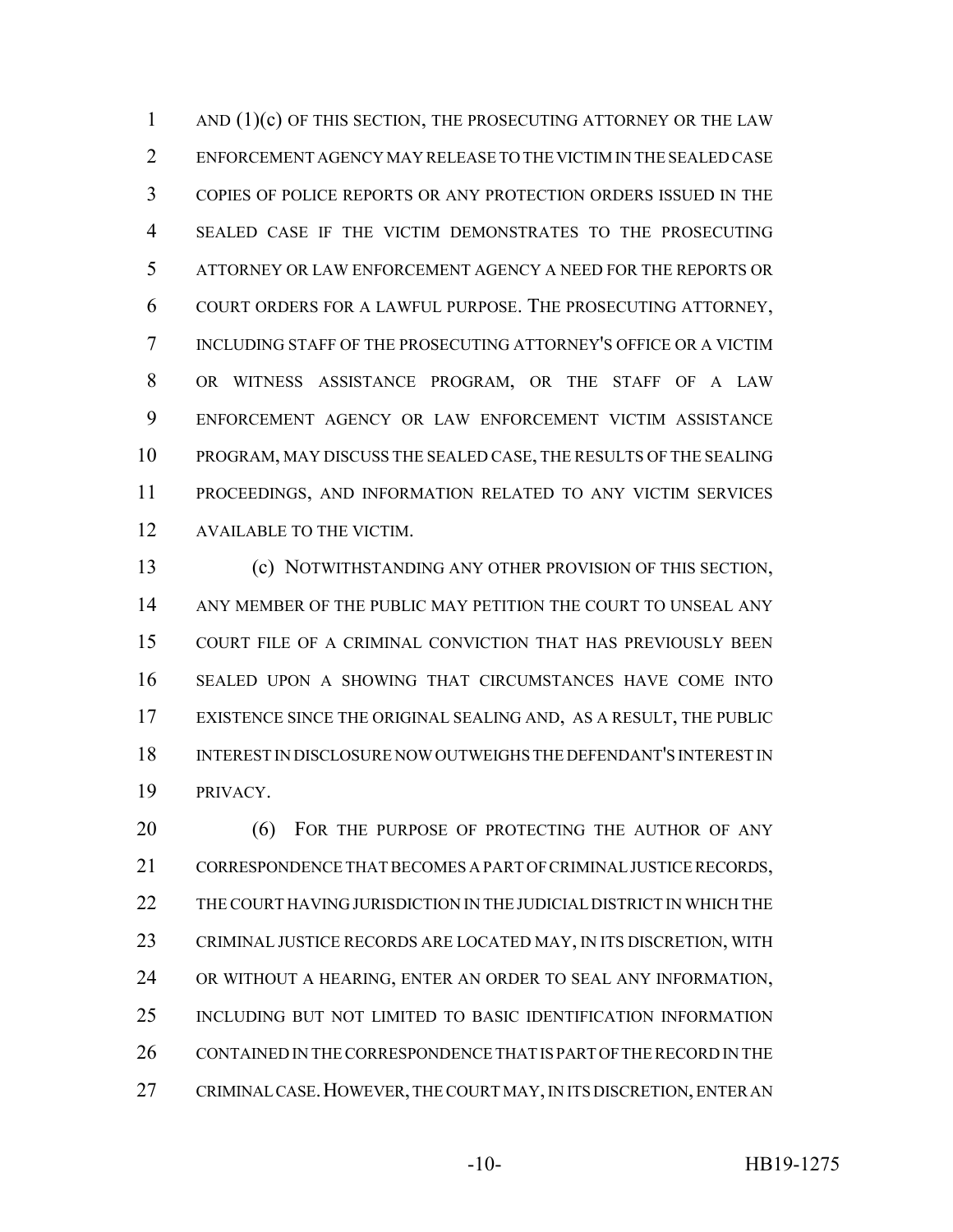ORDER THAT ALLOWS THE DISCLOSURE OF SEALED INFORMATION TO DEFENSE COUNSEL OR, IF THE DEFENDANT IS NOT REPRESENTED BY COUNSEL, TO THE DEFENDANT.

 (7) **Rules of discovery - rules of evidence - witness testimony.** COURT ORDERS SEALING RECORDS OF OFFICIAL ACTIONS PURSUANT TO THIS PART 7 DO NOT LIMIT THE OPERATIONS OF:

 (a) THE RULES OF DISCOVERY OR THE RULES OF EVIDENCE PROMULGATED BY THE SUPREME COURT OF COLORADO OR ANY OTHER STATE OR FEDERAL COURT;

 (b) THE PROVISIONS OF SECTION 13-10-101 CONCERNING WITNESS TESTIMONY.

12 (8) **Service of sealing order.** THE COURT SHALL DIRECT A SEALING ORDER ENTERED PURSUANT TO THIS PART 7 TO EACH CUSTODIAN WHO MAY HAVE CUSTODY OF ANY PART OF THE CONVICTION RECORDS THAT ARE THE SUBJECT OF THE ORDER. WHENEVER A COURT ENTERS AN ORDER SEALING CONVICTION RECORDS, THE DEFENDANT SHALL PROVIDE THE COLORADO BUREAU OF INVESTIGATION AND EACH CUSTODIAN OF THE CONVICTION RECORDS WITH A COPY OF THE ORDER.THE PETITIONER SHALL PROVIDE A PRIVATE CUSTODIAN WITH A COPY OF THE ORDER AND SEND THE PRIVATE CUSTODIAN AN ELECTRONIC NOTIFICATION OF THE ORDER. EACH PRIVATE CUSTODIAN THAT RECEIVES A COPY OF THE ORDER FROM THE PETITIONER SHALL REMOVE THE RECORDS THAT ARE SUBJECT TO AN ORDER FROM ITS DATABASE. THE DEFENDANT SHALL PAY TO THE BUREAU ANY COSTS RELATED TO THE SEALING OF HIS OR HER CRIMINAL 25 CONVICTION RECORDS IN THE CUSTODY OF THE BUREAU. THEREAFTER, THE DEFENDANT MAY REQUEST AND THE COURT MAY GRANT AN ORDER SEALING THE CIVIL CASE IN WHICH THE CONVICTION RECORDS WERE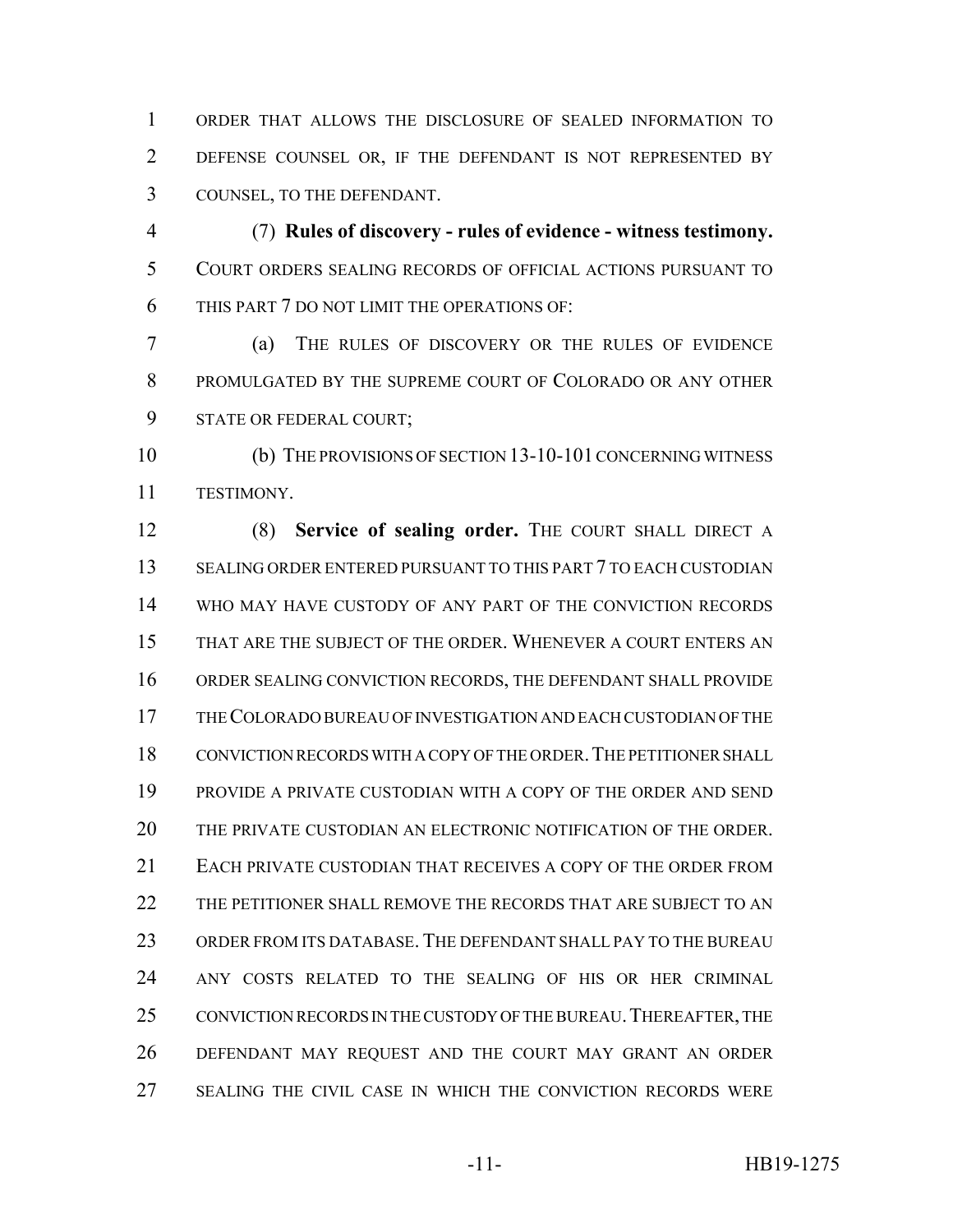SEALED.

 (9) **Advisements.** (a) WHENEVER A DEFENDANT IS SENTENCED FOLLOWING A CONVICTION FOR AN OFFENSE DESCRIBED IN SECTIONS 24-72-706 TO 24-72-708, THE COURT SHALL PROVIDE HIM OR HER WITH A WRITTEN ADVISEMENT OF HIS OR HER RIGHTS CONCERNING THE SEALING OF HIS OR HER CONVICTION RECORDS PURSUANT TO THIS SECTION IF HE OR SHE COMPLIES WITH THE APPLICABLE PROVISIONS OF THIS SECTION.

 (b) IN ADDITION TO, AND NOT IN LIEU OF, THE REQUIREMENT 9 DESCRIBED IN SUBSECTION (9)(a) OF THIS SECTION:

 (I) IF A DEFENDANT IS SENTENCED TO PROBATION FOLLOWING A CONVICTION FOR AN OFFENSE DESCRIBED IN SECTIONS 24-72-706 TO 24-72-708, THE PROBATION DEPARTMENT, UPON THE TERMINATION OF THE DEFENDANT'S PROBATION, SHALL PROVIDE THE DEFENDANT WITH A WRITTEN ADVISEMENT OF HIS OR HER RIGHTS CONCERNING THE SEALING OF HIS OR HER CONVICTION RECORDS PURSUANT TO THIS SECTION IF HE OR 16 SHE COMPLIES WITH THE APPLICABLE PROVISIONS OF THIS SECTION; OR

 (II) IF A DEFENDANT IS RELEASED ON PAROLE FOLLOWING A CONVICTION FOR AN OFFENSE DESCRIBED IN SECTIONS 24-72-706 TO 24-72-708, THE DEFENDANT'S PAROLE OFFICER, UPON THE TERMINATION OF THE DEFENDANT'S PAROLE, SHALL PROVIDE THE DEFENDANT WITH A WRITTEN ADVISEMENT OF HIS OR HER RIGHTS CONCERNING THE SEALING OF HIS OR HER CONVICTION RECORDS PURSUANT TO THIS SECTION IF HE OR SHE COMPLIES WITH THE APPLICABLE PROVISIONS OF THIS SECTION.

24 (10) IF THE PERSON IN INTEREST HAS SUCCESSFULLY COMPLETED A VETERANS TREATMENT PROGRAM ESTABLISHED PURSUANT TO SECTION 26 13-5-144 IN THE CASE THAT IS THE SUBJECT OF THE PETITION TO SEAL, THE COURT SHALL CONSIDER SUCH FACTOR FAVORABLY IN DETERMINING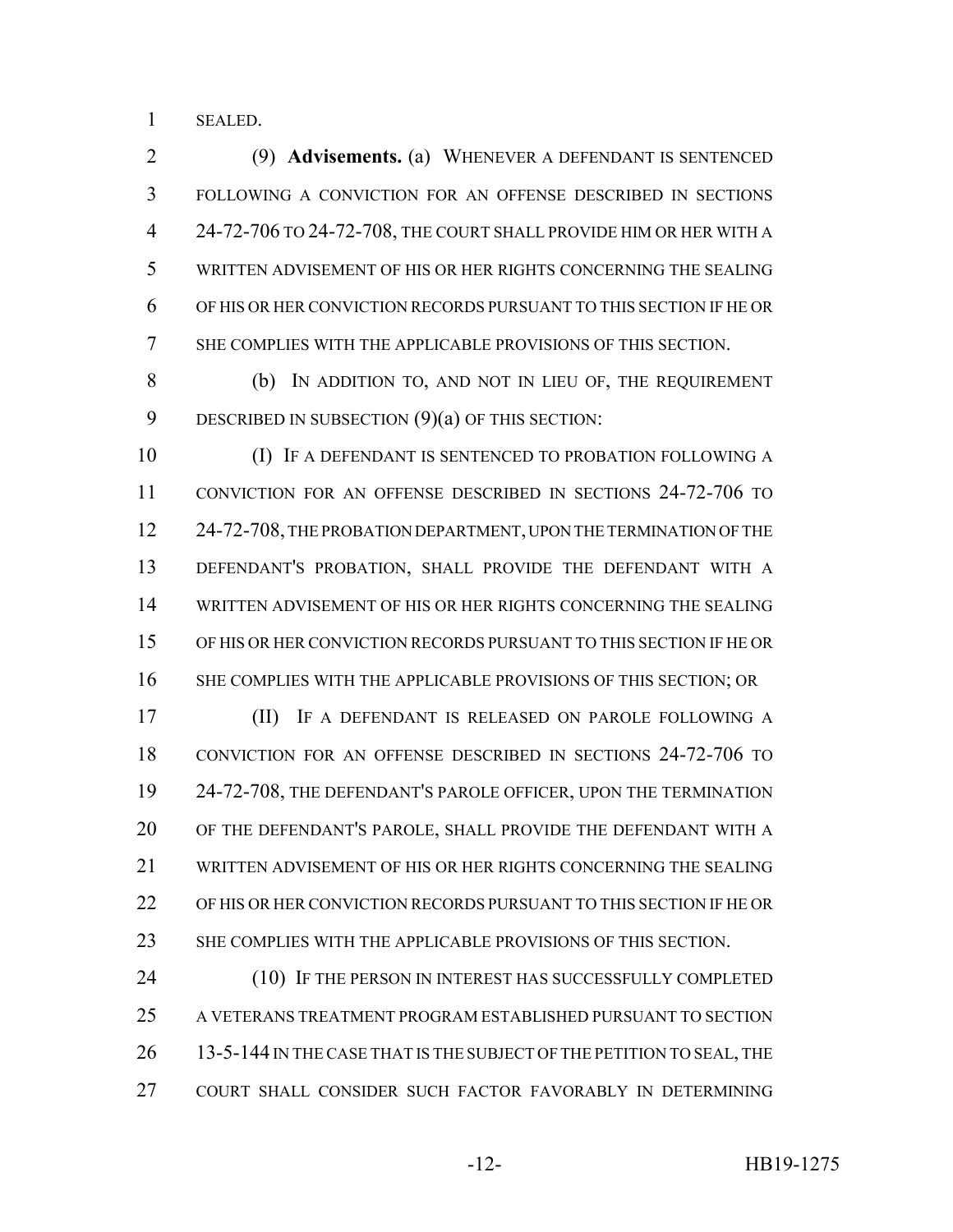WHETHER TO ISSUE AN ORDER TO SEAL RECORDS PURSUANT TO THIS SECTION.

 (11) **Exclusions.** (a) (I) NOTWITHSTANDING ANY PROVISION IN THIS PART 7 TO THE CONTRARY, IN REGARD TO ANY CONVICTION OF THE DEFENDANT RESULTING FROM A SINGLE CASE IN WHICH THE DEFENDANT IS CONVICTED OF MORE THAN ONE OFFENSE, RECORDS OF THE CONVICTION MAY BE SEALED PURSUANT TO THE PROVISIONS OF THIS PART 7 ONLY IF THE RECORDS OF EVERY CONVICTION OF THE DEFENDANT RESULTING FROM THAT CASE MAY BE SEALED PURSUANT TO THE PROVISIONS OF THIS PART 7.

 (II) IF A CRIMINAL CASE IS DISMISSED OR IF A CRIMINAL OFFENSE IS NOT CHARGED DUE TO A PLEA AGREEMENT IN A SEPARATE CASE, THE RECORDS ARE ELIGIBLE FOR SEALING AT SUCH TIME AS THE CRIMINAL CASE 14 IN WHICH THE CONVICTION WAS ENTERED IS ELIGIBLE FOR SEALING PURSUANT TO THE PROVISIONS OF THIS PART 7.

 (b) CONVICTION RECORDS MUST NOT BE SEALED IF THE DEFENDANT STILL OWES RESTITUTION, FINES, COURT COSTS, LATE FEES, OR OTHER FEES ORDERED BY THE COURT IN THE CASE THAT IS THE SUBJECT OF THE MOTION TO SEAL, UNLESS THE COURT THAT ENTERED THE ORDER HAS VACATED THE ORDER.

21 (c) SEALING IS NOT AVAILABLE FOR CASES WHEN THE ONLY CHARGES WERE AS FOLLOWS:

23 (I) A CLASS 1 OR 2 MISDEMEANOR TRAFFIC OFFENSE; OR

- (II) A CLASS A OR B TRAFFIC OFFENSE.
- 25 (d) SEALING IS NOT BE AVAILABLE FOR:

 (I) RECORDS PERTAINING TO A DEFERRED JUDGMENT AND SENTENCE CONCERNING THE HOLDER OF A COMMERCIAL DRIVER'S LICENSE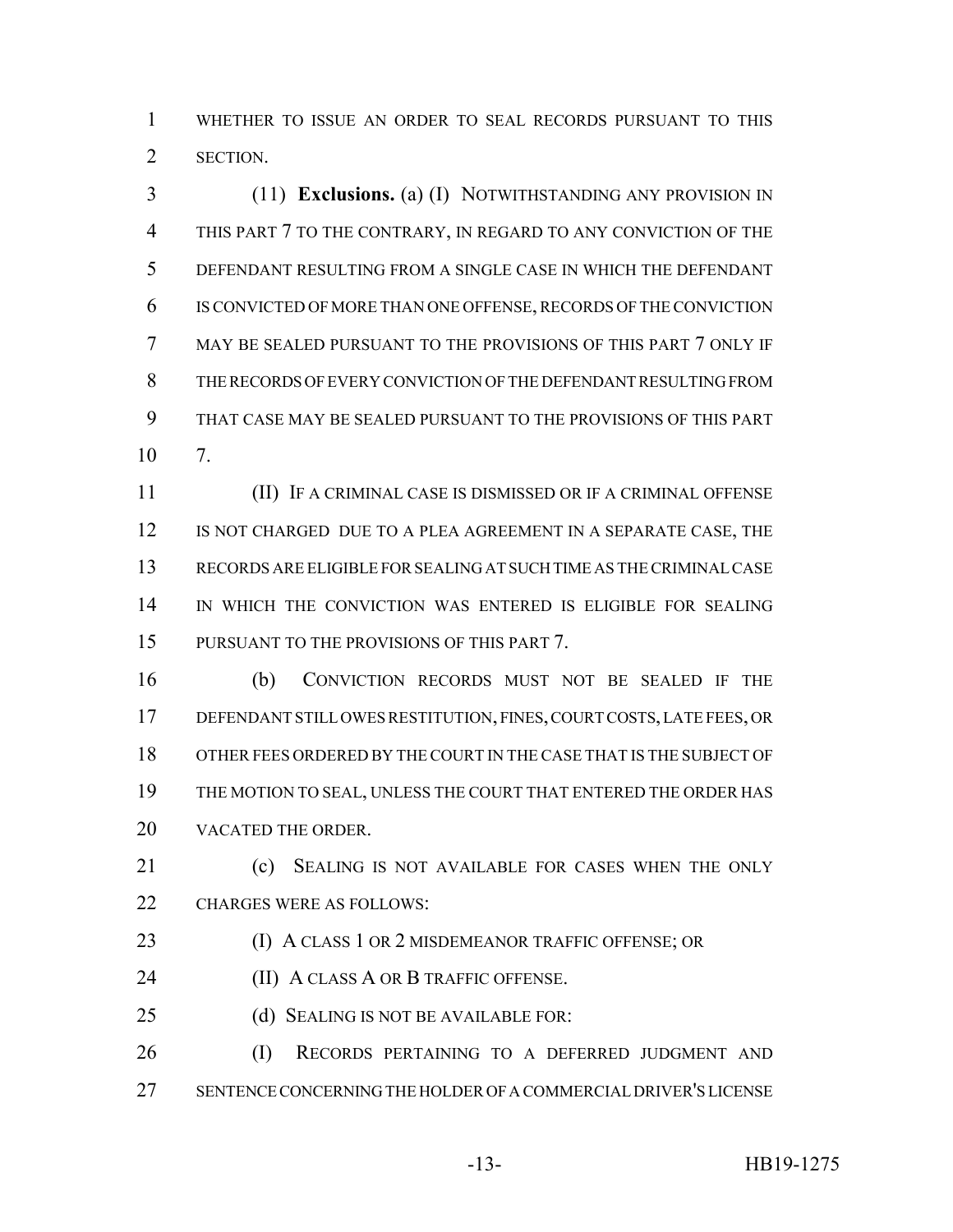AS DEFINED IN SECTION 42-2-402 OR THE OPERATOR OF A COMMERCIAL 2 MOTOR VEHICLE AS DEFINED IN SECTION 42-2-402; AND

 (II) RECORDS PERTAINING TO A DEFFERED JUDGMENT AND SENTENCE FOR A FELONY OFFENSE FOR THE FACTUAL BASIS INVOLVED IN UNLAWFUL SEXUAL BEHAVIOR AS DEFINED IN SECTION 16-22-102 (9).

 **24-72-704. Sealing of arrest records when no charges filed.** (1) (a) ANY PERSON IN INTEREST MAY PETITION THE DISTRICT COURT OF THE DISTRICT IN WHICH ANY ARREST AND CRIMINAL RECORDS INFORMATION PERTAINING TO THE PERSON IN INTEREST IS LOCATED FOR THE SEALING OF ALL OF THE RECORDS, EXCEPT BASIC IDENTIFICATION 11 INFORMATION, IF THE RECORDS ARE A RECORD OF OFFICIAL ACTIONS INVOLVING A CRIMINAL OFFENSE FOR WHICH THE PERSON IN INTEREST:

 (I) COMPLETED A DIVERSION AGREEMENT PURSUANT TO SECTION 14 18-1.3-101 AND NO CRIMINAL CHARGES WERE EVER FILED;

 (II) WAS NOT CHARGED AND THE STATUTE OF LIMITATIONS FOR THE OFFENSE FOR WHICH THE PERSON WAS ARRESTED THAT HAS THE LONGEST STATUTE OF LIMITATIONS HAS RUN; OR

 (III) WAS NOT CHARGED AND THE STATUTE OF LIMITATIONS HAS NOT RUN BUT THE PERSON IS NO LONGER BEING INVESTIGATED BY LAW ENFORCEMENT FOR COMMISSION OF THE OFFENSE.

 (b) ANY PETITION TO SEAL CRIMINAL RECORDS SHALL INCLUDE A LISTING OF EACH CUSTODIAN OF THE RECORDS TO WHOM THE SEALING ORDER IS DIRECTED AND ANY INFORMATION THAT ACCURATELY AND COMPLETELY IDENTIFIES THE RECORDS TO BE SEALED.

25 (c) (I) UPON THE FILING OF A PETITION, THE COURT SHALL REVIEW THE PETITION AND DETERMINE WHETHER THE PETITION IS SUFFICIENT ON ITS FACE. IF THE COURT DETERMINES THAT THE PETITION ON ITS FACE IS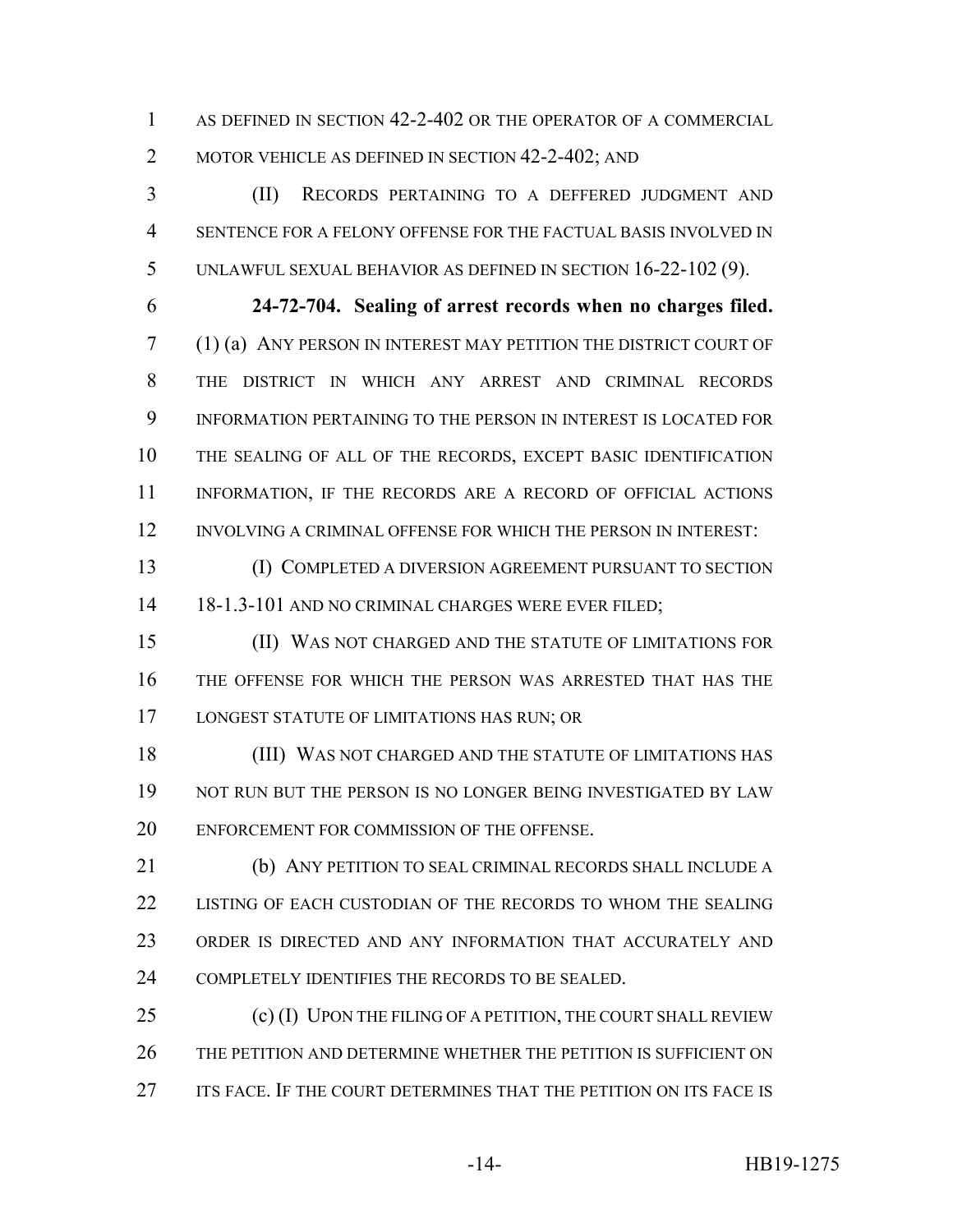INSUFFICIENT OR IF THE COURT DETERMINES THAT, AFTER TAKING 2 JUDICIAL NOTICE OF MATTERS OUTSIDE THE PETITION, THE PETITIONER IS NOT ENTITLED TO RELIEF PURSUANT TO THIS SECTION, THE COURT SHALL ENTER AN ORDER DENYING THE PETITION AND MAIL A COPY OF THE ORDER TO THE PETITIONER OR, AS PERMITTED, SERVE THE ORDER PURSUANT TO COLORADO SUPREME COURT RULES. THE COURT'S ORDER MUST SPECIFY THE REASONS FOR THE DENIAL OF THE PETITION.

**(II)** IF THE COURT DETERMINES THAT THE PETITION IS SUFFICIENT ON ITS FACE AND THAT NO OTHER GROUNDS EXIST AT THAT TIME FOR THE COURT TO DENY THE PETITION PURSUANT TO THIS SECTION, THE COURT SHALL SET A DATE FOR A HEARING AT LEAST THIRTY-FIVE DAYS AFTER THE DETERMINATION AND NOTIFY THE PROSECUTING ATTORNEY, THE ARRESTING AGENCY, AND ANY OTHER PERSON OR AGENCY IDENTIFIED BY THE PETITIONER OF THE HEARING DATE. IF NO OBJECTION IS RECEIVED BY THE COURT SEVEN DAYS PRIOR TO THE HEARING DATE, THE COURT SHALL VACATE THE HEARING AND ORDER SUCH RECORDS, EXCEPT FOR BASIC IDENTIFICATION INFORMATION, TO BE SEALED. IF AN OBJECTION IS FILED AND THE COURT DETERMINES AT A HEARING OR OTHERWISE THAT THE OBJECTION PROVIDES FACTS THAT MAKE THE PETITIONER INELIGIBLE FOR SEALING OF THE ARREST RECORDS, THE COURT SHALL DENY THE PETITION AND PROVIDE A COPY OF THE ORDER TO THE PETITIONER. THE COURT'S ORDER MUST SPECIFY THE REASONS FOR THE DENIAL OF THE PETITION. IF THE OBJECTION DOES NOT PROVIDE FACTS THAT MAKE THE PETITIONER INELIGIBLE FOR SEALING OF THE ARREST RECORDS, THE COURT SHALL ORDER SUCH RECORDS, EXCEPT BASIC IDENTIFICATION INFORMATION, TO BE SEALED.

27 (d) INSPECTION OF THE RECORDS INCLUDED IN AN ORDER SEALING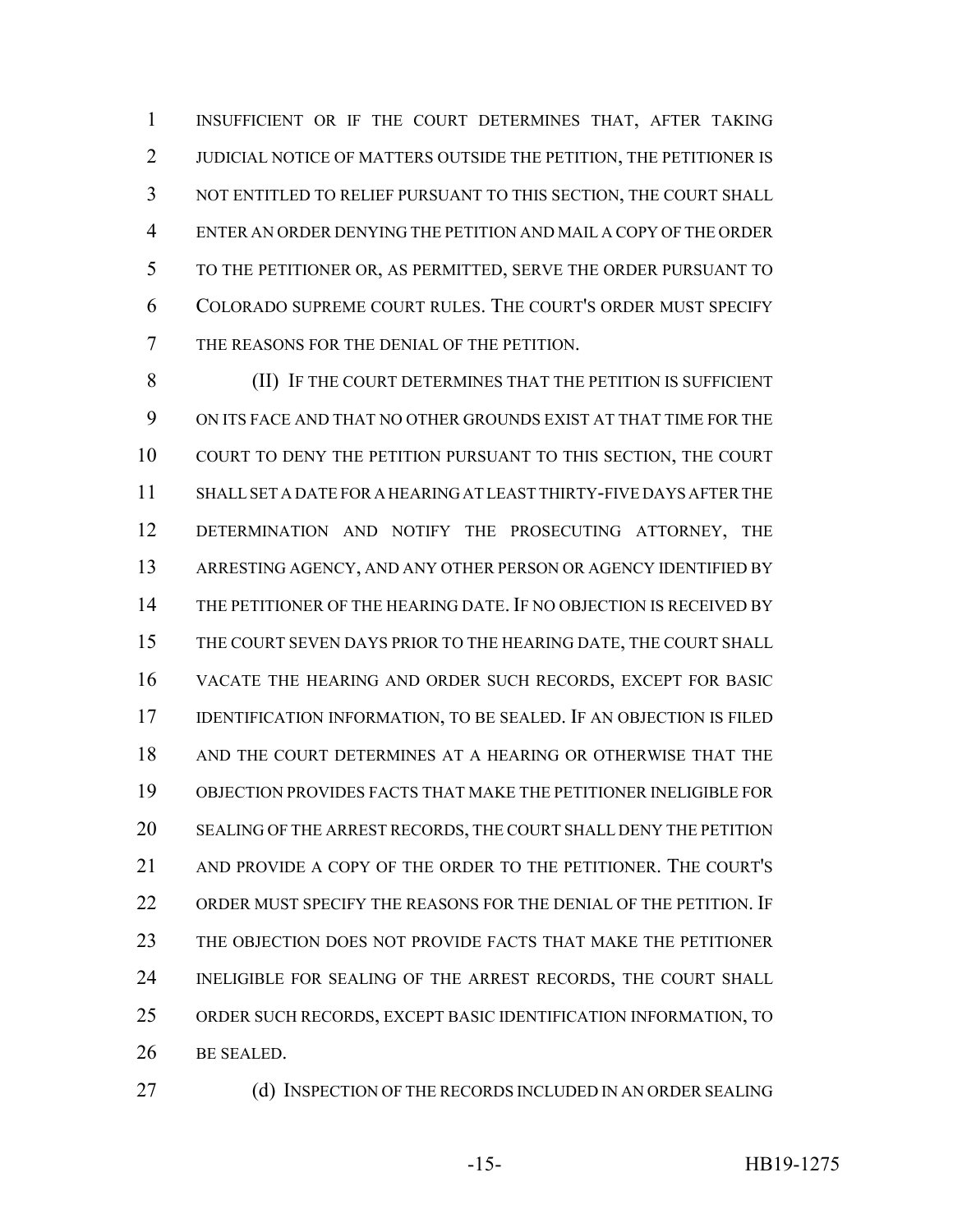CRIMINAL RECORDS MAY BE PERMITTED BY THE COURT ONLY UPON PETITION BY THE PERSON WHO IS THE SUBJECT OF THE RECORDS OR BY THE PROSECUTING ATTORNEY AND ONLY FOR THOSE PURPOSES NAMED IN THE PETITION.

 **24-72-705. Sealing criminal justice records other than convictions - simplified process - processing fees - applicability.** (1) (a) THE COURT SHALL ORDER THE DEFENDANT'S CRIMINAL JUSTICE RECORDS SEALED WHEN:

**(I) A CASE AGAINST A DEFENDANT IS COMPLETELY DISMISSED;** 

10 (II) THE DEFENDANT IS ACQUITTED OF ALL COUNTS IN THE CASE;

 (III) THE DEFENDANT COMPLETES A DIVERSION AGREEMENT PURSUANT TO SECTION 18-1.3-101 WHEN A CRIMINAL CASE HAS BEEN FILED; OR

14 (IV) THE DEFENDANT COMPLETES A DEFERRED JUDGMENT AND SENTENCE PURSUANT TO SECTION 18-1.3-102 AND ALL COUNTS ARE DISMISSED.

 (b) IF THE COURT DID NOT ORDER THE RECORD SEALING AT THE TIME OF THE DISMISSAL OR ACQUITTAL, THE DEFENDANT MAY MAKE SUCH MOTION AT ANY TIME SUBSEQUENT TO THE DISMISSAL OR ACQUITTAL THROUGH THE FILING OF A WRITTEN MOTION IN THE CRIMINAL CASE WITH 21 WRITTEN NOTICE TO THE PROSECUTING ATTORNEY.

22 (c) IF THE DEFENDANT MOVES PURSUANT TO SUBSECTION (1)(a) OF THIS SECTION TO SEAL HIS OR HER CRIMINAL JUSTICE RECORDS PURSUANT TO THE EXPEDITED PROCEDURES OF THIS SECTION, THE COURT SHALL PROMPTLY PROCESS THE DEFENDANT'S REQUEST TO SEAL THE CRIMINAL JUSTICE RECORDS WITHIN THE CRIMINAL CASE WITHOUT THE FILING OF AN INDEPENDENT CIVIL ACTION AND WITHOUT ANY FURTHER EVIDENCE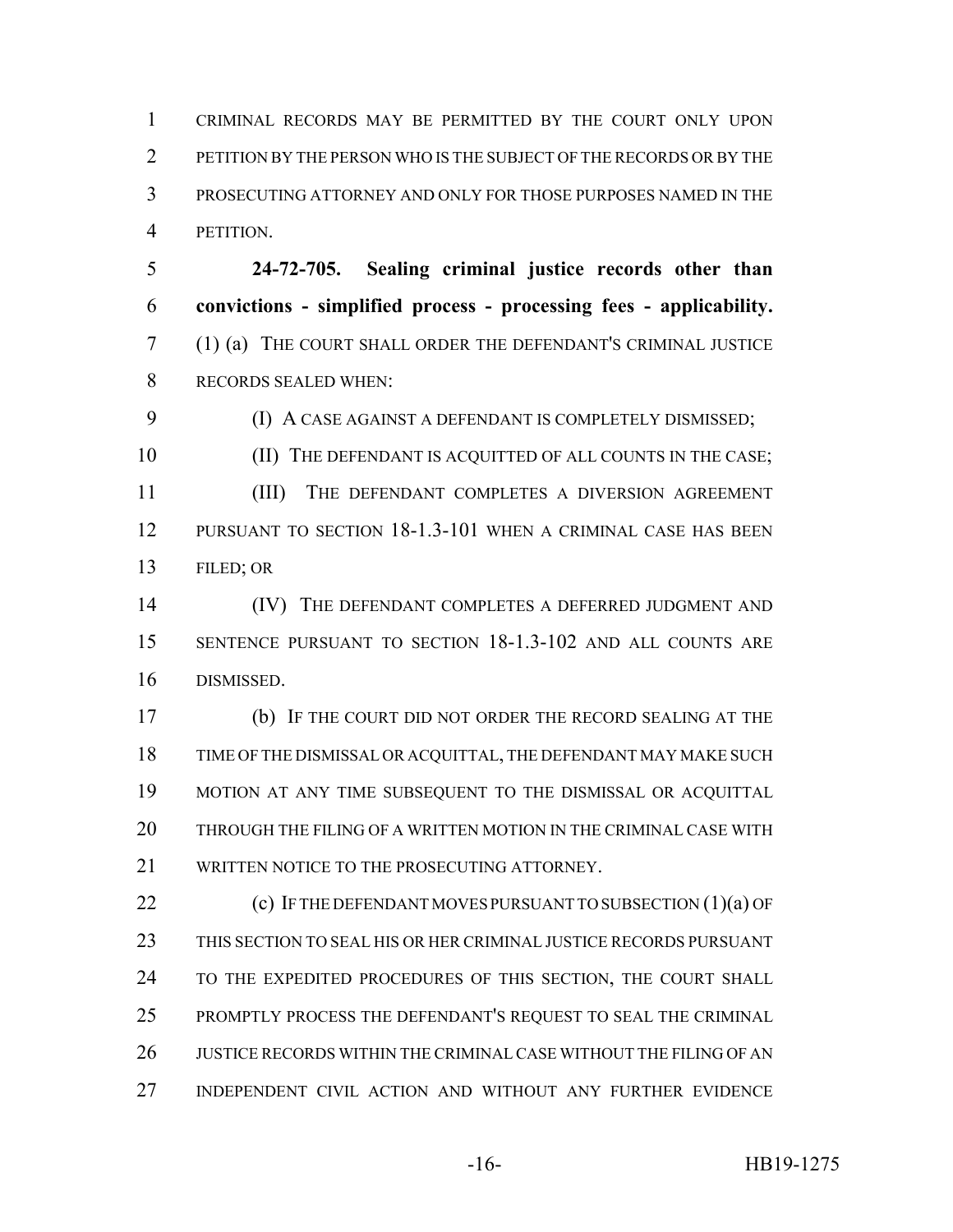EXCEPT FOR EVIDENCE OF THE DISMISSAL OR ACQUITTAL. MOTIONS FILED PURSUANT TO THIS SECTION ARE PROCEDURAL IN NATURE, AND SEALING PURSUANT TO THIS SECTION APPLIES RETROACTIVELY FOR ALL ELIGIBLE CASES WHEN THE CASE HAS BEEN COMPLETELY DISMISSED OR THE DEFENDANT HAS BEEN ACQUITTED OF ALL COUNTS IN A STATE OR MUNICIPAL CRIMINAL CASE.

 (d) NOTWITHSTANDING THE PROVISION OF SUBSECTION (1)(c) OF THIS SECTION, IF THE DEFENDANT IS ACQUITTED OR IF THE CASE DISMISSED 9 IS A CRIME ENUMERATED IN SECTION 24-4.1-302 (1) IN WHICH NOTICE OF A HEARING ON A MOTION TO SEAL IS REQUIRED PURSUANT TO SECTION 11 24-4.1-303 (11)(b.7), THE COURT SHALL ALLOW THE DISTRICT ATTORNEY THE OPPORTUNITY TO INFORM THE VICTIM THAT THE RECORD WILL BE SEALED AND SHALL SET A RETURN DATE FOR THE SEALING MOTION NO LATER THAN FORTY-TWO DAYS AFTER RECEIPT OF THE MOTION.

 (e) THE PROVISIONS OF SECTION 24-72-703 (1)(b) AND SECTION 24-72-703 (5) APPLY TO THIS SECTION.

 (f) THIS SECTION DOES NOT APPLY TO RECORDS THAT ARE SUBJECT 18 TO THE PROCEDURE SET FORTH IN SECTION 18-13-122 (13).

 (2) (a) A DEFENDANT MOVING TO HAVE HIS OR HER CRIMINAL JUSTICE RECORDS SEALED PURSUANT TO THIS SECTION SHALL PAY A PROCESSING FEE OF SIXTY-FIVE DOLLARS TO COVER THE ACTUAL COSTS 22 RELATED TO THE SEALING OF THE CRIMINAL JUSTICE RECORDS, WHICH THE COURT MAY WAIVE UPON A DETERMINATION OF INDIGENCY.

 (b) WHEN THE MOTION TO SEAL THE CRIMINAL CASE IS FILED IN STATE COURT, THE PROCESSING FEES COLLECTED PURSUANT TO 26 SUBSECTION (2)(a) OF THIS SECTION MUST BE TRANSMITTED TO THE STATE TREASURER AND CREDITED TO THE JUDICIAL STABILIZATION CASH FUND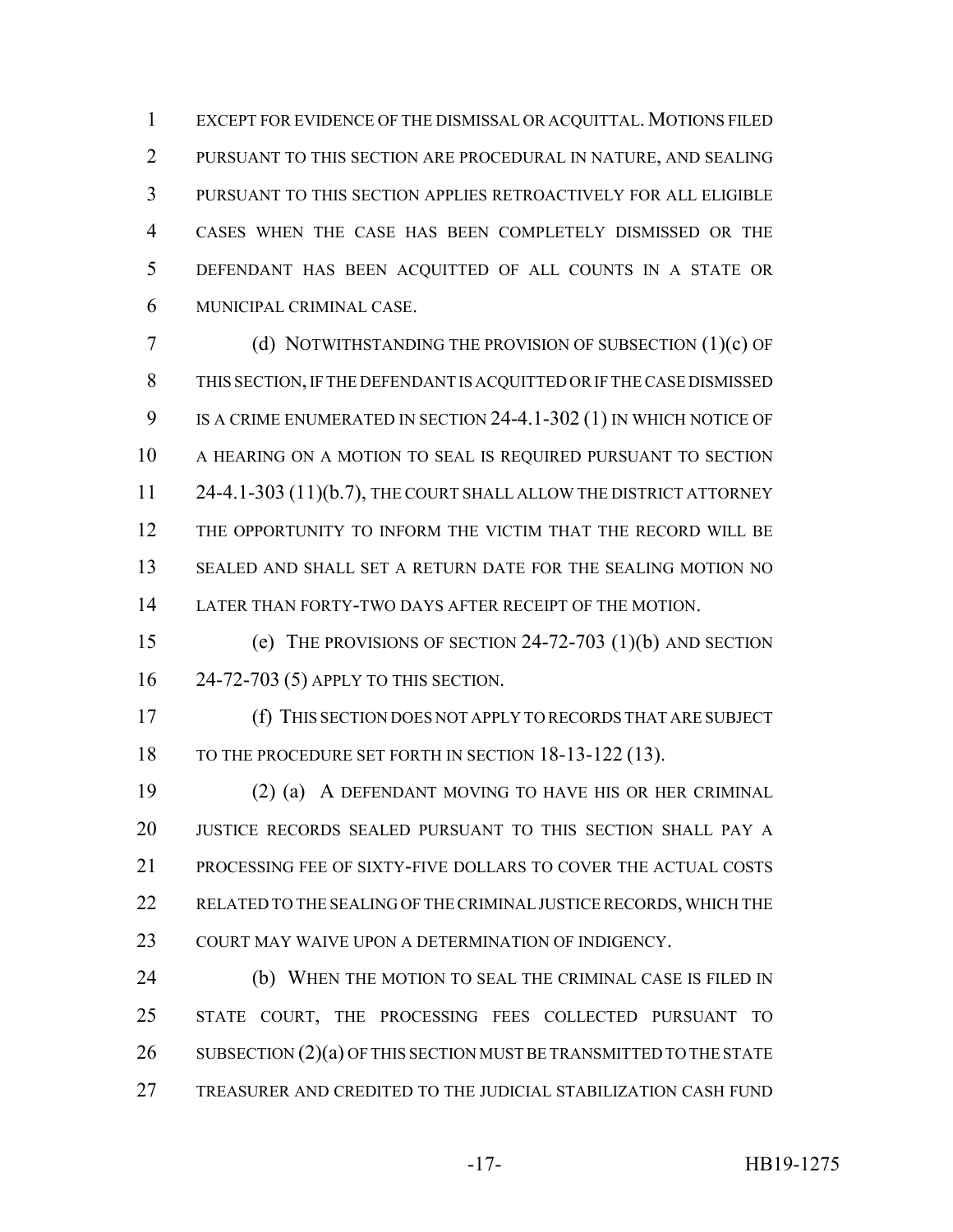CREATED IN SECTION 13-32-101 (6).

 (c) WHEN THE MOTION TO SEAL THE CRIMINAL CASE IS FILED IN MUNICIPAL COURT, THE PROCESSING FEES COLLECTED PURSUANT TO SUBSECTION (2)(a) OF THIS SECTION MUST BE REPORTED AND PAID AS MUNICIPAL COSTS AND MUST BE TRANSMITTED TO THE TREASURER OF THE MUNICIPALITY AND DEPOSITED IN THE GENERAL FUND OF THE MUNICIPALITY PURSUANT TO SECTION 13-10-115.

 (3) THIS SECTION APPLIES TO ALL ELIGIBLE CASES FILED PRIOR TO JULY 1, 2019, OR ANY CASES FILED ON OR AFTER JULY 1, 2019, IF THE COURT HAS FAILED TO COMPLY WITH THE PROVISIONS OF SECTION 24-72-706.

 **24-72-706. Sealing of criminal conviction records.** (1) **Sealing of conviction records.** (a) SUBJECT TO THE LIMITATIONS DESCRIBED IN 14 SUBSECTION (2) OF THIS SECTION, A DEFENDANT MAY FILE A MOTION IN THE CRIMINAL CASE IN THE COURT IN WHICH ANY CONVICTION RECORDS PERTAINING TO THE DEFENDANT ARE LOCATED FOR THE SEALING OF THE CONVICTION RECORDS, EXCEPT BASIC IDENTIFICATION INFORMATION, IF THE MOTION IS FILED WITHIN THE TIME FRAME DESCRIBED IN SUBSECTION (1)(b) OF THIS SECTION AND PROPER NOTICE IS GIVEN TO THE DISTRICT ATTORNEY.

21 (b) (I) IF THE OFFENSE IS A PETTY OFFENSE OR A DRUG PETTY OFFENSE, THE MOTION MAY BE FILED ONE YEAR AFTER THE LATER OF THE DATE OF THE FINAL DISPOSITION OF ALL CRIMINAL PROCEEDINGS AGAINST THE DEFENDANT OR THE RELEASE OF THE DEFENDANT FROM SUPERVISION CONCERNING A CRIMINAL CONVICTION.

 (II) IF THE OFFENSE IS A CLASS 2 OR CLASS 3 MISDEMEANOR OR ANY DRUG MISDEMEANOR, THE MOTION MAY BE FILED TWO YEARS AFTER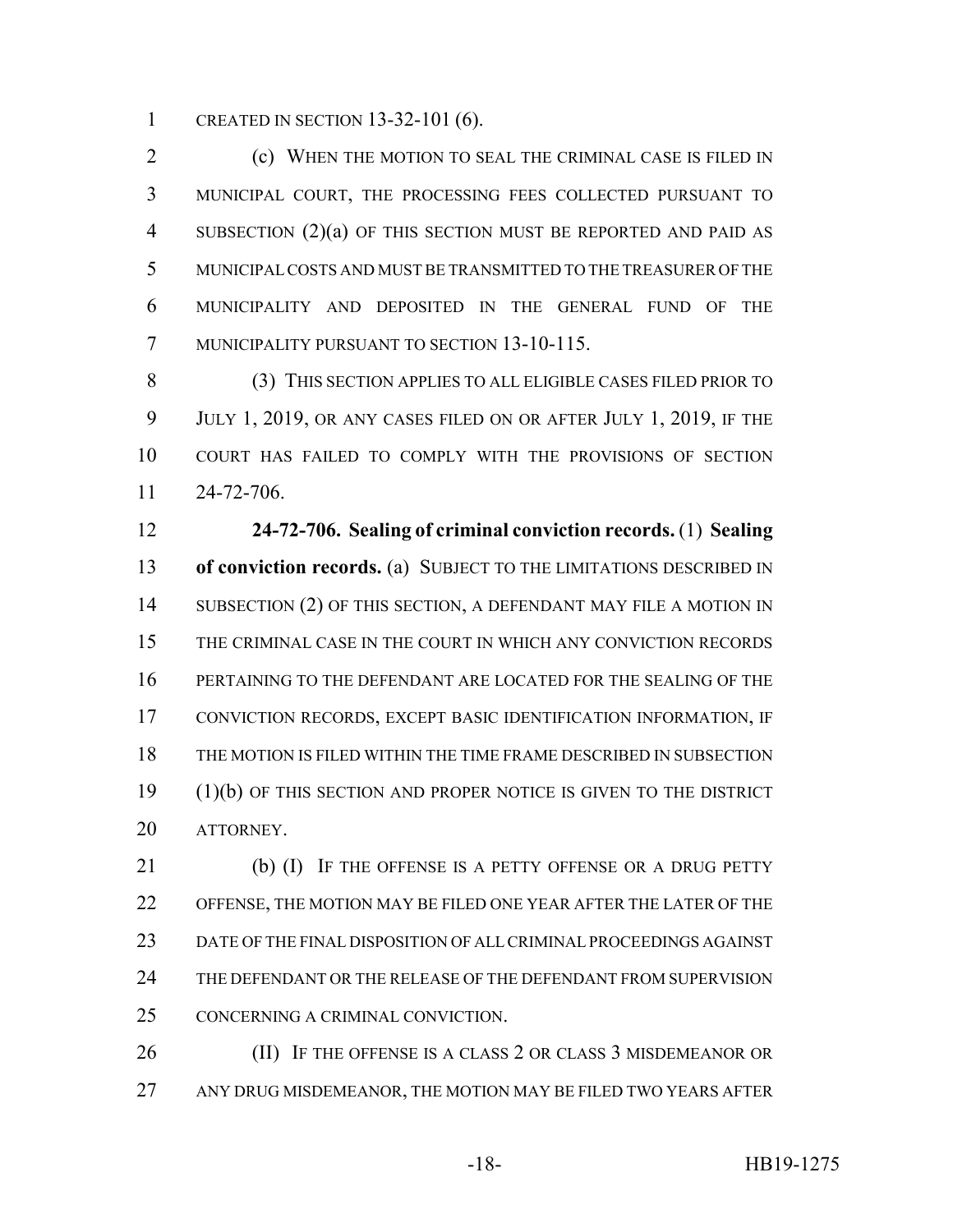THE LATER OF THE DATE OF THE FINAL DISPOSITION OF ALL CRIMINAL PROCEEDINGS AGAINST THE DEFENDANT OR THE RELEASE OF THE DEFENDANT FROM SUPERVISION CONCERNING A CRIMINAL CONVICTION.

 (III) IF THE OFFENSE IS A CLASS 4, CLASS 5, OR CLASS 6 FELONY, A LEVEL 3 OR LEVEL 4 DRUG FELONY, OR A CLASS 1 MISDEMEANOR, THE MOTION MAY BE FILED THREE YEARS AFTER THE LATER OF THE DATE OF THE FINAL DISPOSITION OF ALL CRIMINAL PROCEEDINGS AGAINST THE DEFENDANT OR THE RELEASE OF THE DEFENDANT FROM SUPERVISION CONCERNING A CRIMINAL CONVICTION.

 (IV) FOR ALL OTHER OFFENSES, THE PETITION MAY BE FILED FIVE YEARS AFTER THE LATER OF THE DATE OF THE FINAL DISPOSITION OF ALL CRIMINAL PROCEEDINGS AGAINST THE DEFENDANT OR THE RELEASE OF THE DEFENDANT FROM SUPERVISION CONCERNING A CRIMINAL CONVICTION.

 (c) A MOTION TO SEAL CONVICTION RECORDS PURSUANT TO THIS SECTION SHALL INCLUDE A LISTING OF EACH CUSTODIAN OF THE RECORDS TO WHOM THE SEALING ORDER IS DIRECTED AND ANY INFORMATION THAT ACCURATELY AND COMPLETELY IDENTIFIES THE RECORDS TO BE SEALED. THE DEFENDANT SHALL SUBMIT A VERIFIED COPY OF THE DEFENDANT'S CRIMINAL HISTORY, CURRENT THROUGH AT LEAST THE TWENTIETH DAY BEFORE THE DATE OF THE FILING OF THE PETITION TO THE COURT, ALONG 22 WITH THE MOTION AT THE TIME OF FILING, BUT IN NO EVENT LATER THAN THE TENTH DAY AFTER THE MOTION IS FILED. THE DEFENDANT SHALL PAY 24 FOR HIS OR HER CRIMINAL HISTORY RECORD.

25 (d) UPON THE FILING OF ANY MOTION PURSUANT TO THIS SECTION, THE COURT SHALL INITIALLY REVIEW THE MOTION AND DETERMINE WHETHER THERE ARE GROUNDS PURSUANT TO THIS SECTION TO PROCEED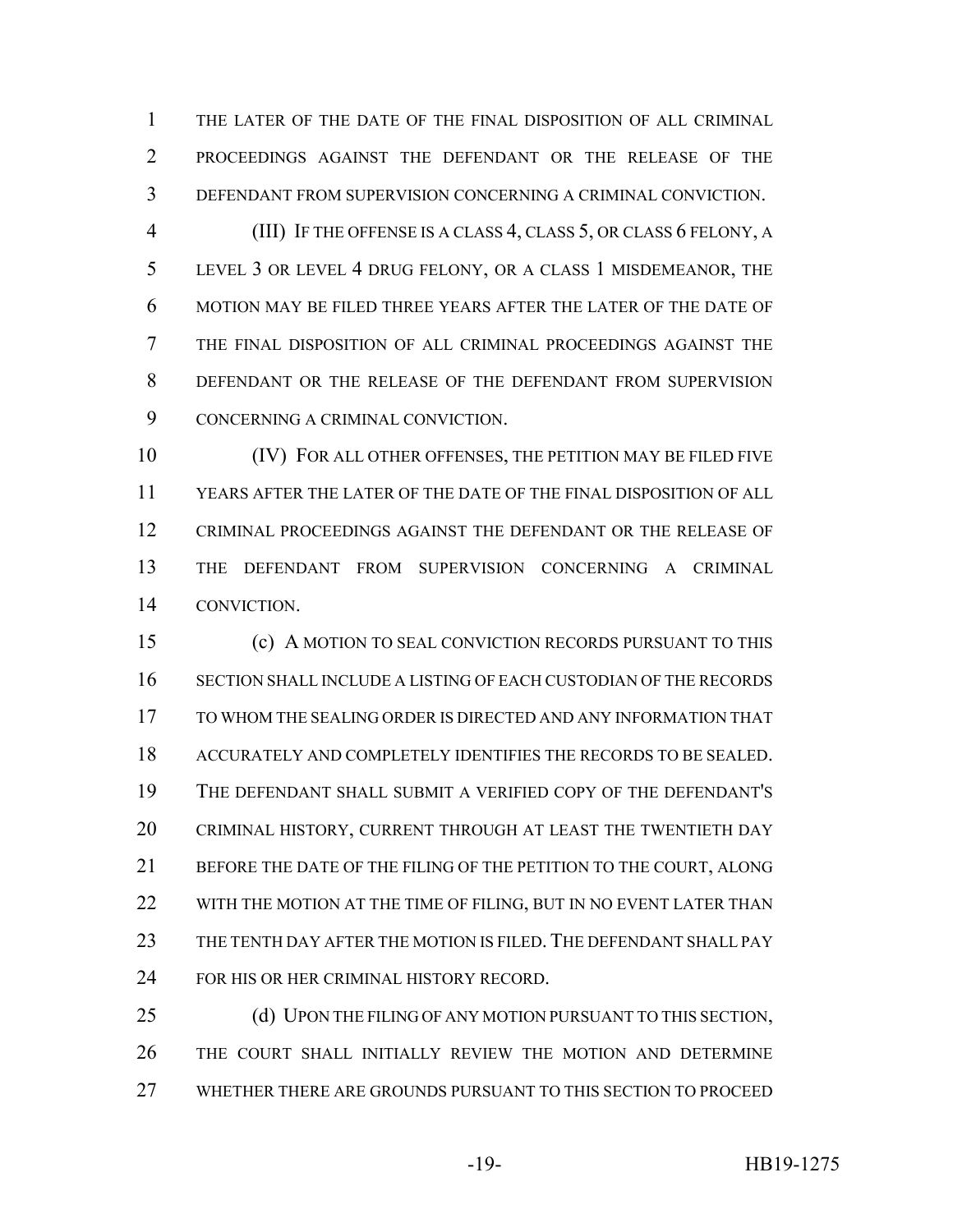TO A HEARING ON THE MOTION. IF THE COURT DETERMINES THAT THE 2 MOTION ON ITS FACE IS INSUFFICIENT OR IF THE COURT DETERMINES THAT, AFTER TAKING JUDICIAL NOTICE OF MATTERS OUTSIDE THE MOTION, THE DEFENDANT IS NOT ENTITLED TO RELIEF PURSUANT TO THIS SECTION, THE COURT SHALL ENTER AN ORDER DENYING THE MOTION AND MAIL A COPY OF THE ORDER TO THE DEFENDANT. THE COURT'S ORDER SHALL SPECIFY THE REASONS FOR THE DENIAL OF THE MOTION.IF THE COURT DETERMINES THAT THE MOTION IS SUFFICIENT ON ITS FACE AND THAT NO OTHER GROUNDS EXIST AT THAT TIME FOR THE COURT TO DENY THE MOTION PURSUANT TO THIS SECTION, THE COURT SHALL PROCEED PURSUANT TO 11 THE PROVISIONS OF THIS SECTION.

 (e) CONVICTION RECORDS MAY NOT BE SEALED IF THE DEFENDANT 13 STILL OWES RESTITUTION, FINES, COURT COSTS, LATE FEES, OR OTHER FEES ORDERED BY THE COURT IN THE CASE THAT IS THE SUBJECT OF THE MOTION TO SEAL CONVICTION RECORDS, UNLESS THE COURT THAT ENTERED THE ORDER FOR RESTITUTION, FINES, COURT COSTS, LATE FEES, OR OTHER FEES VACATED THE ORDER.

 (f) (I) IF A MOTION IS FILED FOR THE SEALING OF A PETTY OFFENSE OR A PETTY DRUG OFFENSE, THE COURT SHALL ORDER THAT THE RECORDS BE SEALED AFTER THE MOTION IS FILED AND THE CRIMINAL HISTORY FILED WITH THE COURT DOCUMENTS TO THE COURT THAT THE DEFENDANT HAS NOT BEEN CONVICTED OF A CRIMINAL OFFENSE SINCE THE DATE OF THE FINAL DISPOSITION OF ALL CRIMINAL PROCEEDINGS AGAINST HIM OR HER OR SINCE THE DATE OF THE DEFENDANT'S RELEASE FROM SUPERVISION, WHICHEVER IS LATER.

26 (II) IF A MOTION IS FILED FOR THE SEALING OF A CLASS 2 OR CLASS 27 3 MISDEMEANOR OR ANY DRUG MISDEMEANOR, THE DEFENDANT SHALL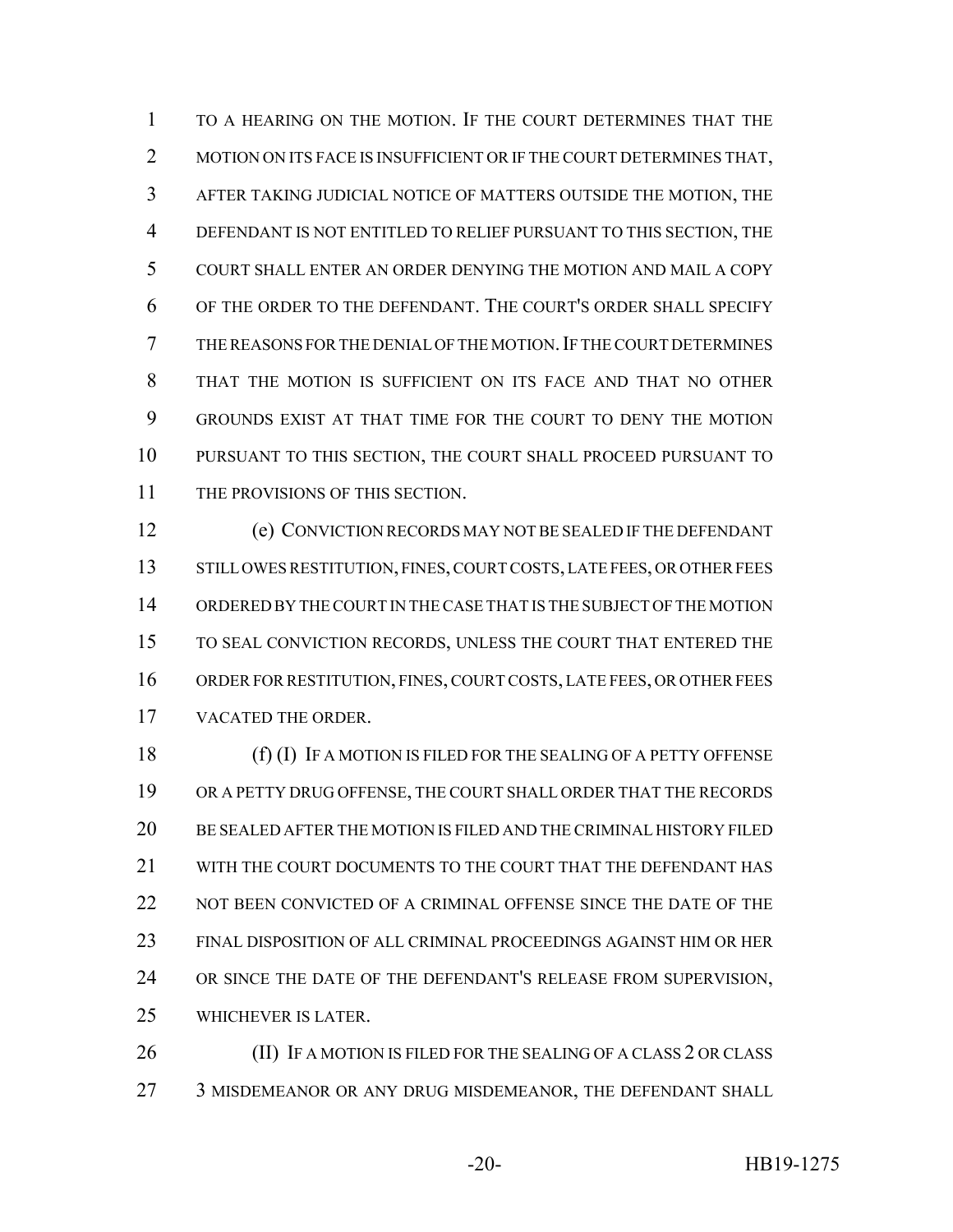PROVIDE NOTICE OF THE MOTION TO THE DISTRICT ATTORNEY. THE DISTRICT ATTORNEY SHALL DETERMINE WHETHER TO OBJECT TO THE MOTION AFTER CONSIDERING THE FACTORS IN SUBSECTION (1)(g) OF THIS SECTION.IF THE DISTRICT ATTORNEY DOES NOT OBJECT, THE COURT SHALL ORDER THAT THE RECORDS BE SEALED IF THE CRIMINAL HISTORY FILED WITH THE COURT DOCUMENTS TO THE COURT THAT THE DEFENDANT HAS NOT BEEN CONVICTED OF A CRIMINAL OFFENSE SINCE THE DATE OF THE FINAL DISPOSITION OF ALL CRIMINAL PROCEEDINGS AGAINST HIM OR HER OR SINCE THE DATE OF THE DEFENDANT'S RELEASE FROM SUPERVISION, WHICHEVER IS LATER. IF THE DISTRICT ATTORNEY OBJECTS TO THE MOTION, THE COURT SHALL SET THE MATTER FOR HEARING. THE COURT MAY ONLY SEAL THE RECORDS IF THE CRIMINAL HISTORY FILED WITH THE 13 MOTION AS REQUIRED BY SUBSECTION (1)(c) OF THIS SECTION DOCUMENTS TO THE COURT THAT THE DEFENDANT HAS NOT BEEN CONVICTED OF A CRIMINAL OFFENSE SINCE THE DATE OF THE FINAL DISPOSITION OF ALL CRIMINAL PROCEEDINGS AGAINST HIM OR HER OR SINCE THE DATE OF THE DEFENDANT'S RELEASE FROM SUPERVISION, WHICHEVER IS LATER. THE COURT SHALL DECIDE THE MOTION AFTER CONSIDERING THE FACTORS IN 19 SUBSECTION  $(1)(g)$  OF THIS SECTION.

20 (III) IF A MOTION IS FILED FOR THE SEALING OF A CLASS 4, CLASS 21 5, OR CLASS 6 FELONY, A LEVEL 3 OR LEVEL 4 DRUG FELONY, OR A CLASS 22 1 MISDEMEANOR, THE DEFENDANT SHALL PROVIDE NOTICE OF THE MOTION 23 TO THE DISTRICT ATTORNEY. THE DISTRICT ATTORNEY SHALL DETERMINE WHETHER TO OBJECT TO THE MOTION AFTER CONSIDERING THE FACTORS 25 IN SUBSECTION  $(1)(g)$  OF THIS SECTION. IF THE DISTRICT ATTORNEY DOES 26 NOT OBJECT, THE COURT MAY GRANT THE MOTION WITH OR WITHOUT THE BENEFIT OF A HEARING. IF THE DISTRICT ATTORNEY OBJECTS TO THE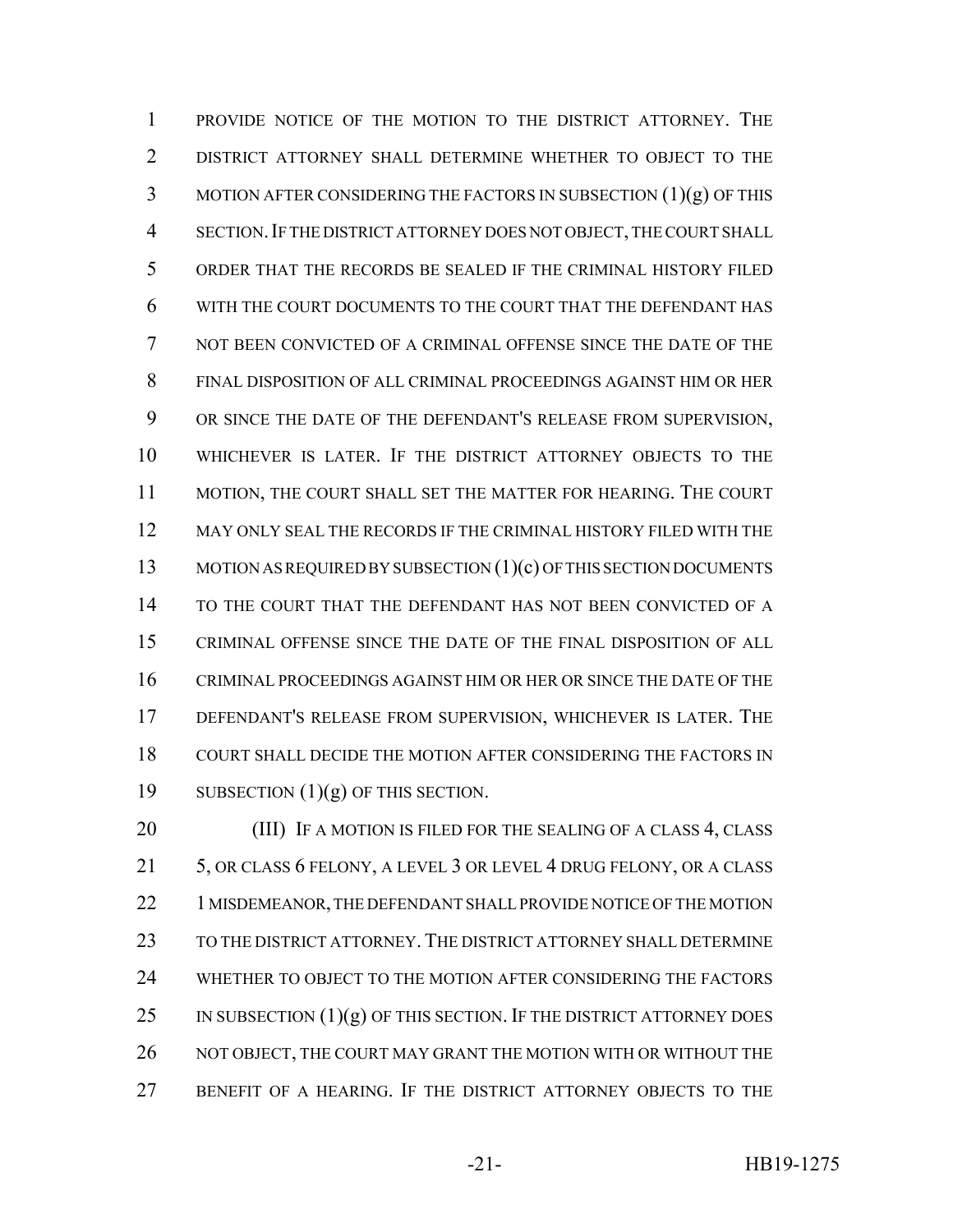MOTION, THE COURT SHALL SET THE MATTER FOR HEARING. THE COURT MAY ONLY SEAL THE RECORDS IF THE CRIMINAL HISTORY FILED WITH THE MOTION AS REQUIRED BY SUBSECTION (1)(c) OF THIS SECTION DOCUMENTS TO THE COURT THAT THE DEFENDANT HAS NOT BEEN CONVICTED OF A CRIMINAL OFFENSE SINCE THE DATE OF THE FINAL DISPOSITION OF ALL CRIMINAL PROCEEDINGS AGAINST HIM OR HER OR SINCE THE DATE OF THE DEFENDANT'S RELEASE FROM SUPERVISION, WHICHEVER IS LATER. THE COURT SHALL DECIDE THE MOTION AFTER CONSIDERING THE POSITION OF 9 THE DISTRICT ATTORNEY AND THE FACTORS IN SUBSECTION  $(1)(g)$  OF THIS SECTION.

 (IV) IF A MOTION IS FILED FOR ANY OTHER OFFENSE, THE DEFENDANT SHALL PROVIDE NOTICE OF THE PETITION TO THE DISTRICT ATTORNEY. THE DISTRICT ATTORNEY SHALL DETERMINE WHETHER TO OBJECT TO THE MOTION AFTER CONSIDERING THE FACTORS IN SUBSECTION (1)(g) OF THIS SECTION. THE COURT SHALL SET ANY MOTION FILED FOR A HEARING. THE COURT MAY ONLY SEAL THE RECORDS IF THE CRIMINAL 17 HISTORY FILED WITH THE MOTION AS REQUIRED BY SUBSECTION (1)(c) OF THIS SECTION DOCUMENTS TO THE COURT THAT THE DEFENDANT HAS NOT BEEN CONVICTED OF A CRIMINAL OFFENSE SINCE THE DATE OF THE FINAL DISPOSITION OF ALL CRIMINAL PROCEEDINGS AGAINST HIM OR HER OR SINCE THE DATE OF THE DEFENDANT'S RELEASE FROM SUPERVISION, WHICHEVER IS LATER. THE COURT SHALL DECIDE THE MOTION AFTER CONSIDERATION OF THE POSITION OF THE DISTRICT ATTORNEY AND THE 24 FACTORS IN SUBSECTION  $(1)(g)$  OF THIS SECTION.

 (g) AT ANY HEARING TO DETERMINE WHETHER RECORDS MAY BE SEALED, EXCEPT FOR BASIC IDENTIFICATION INFORMATION, THE COURT MUST DETERMINE THAT THE HARM TO THE PRIVACY OF THE DEFENDANT OR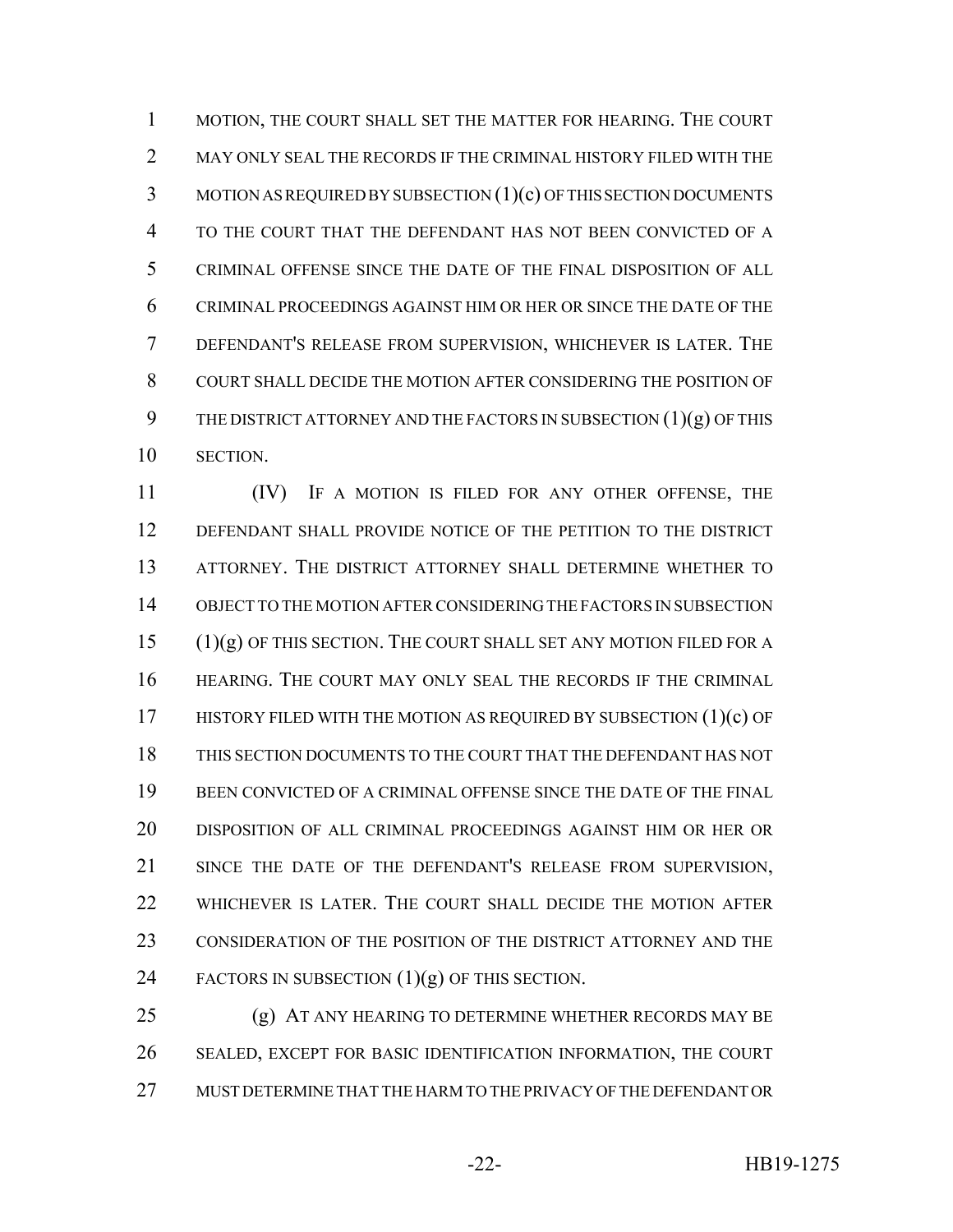THE DANGERS OF UNWARRANTED, ADVERSE CONSEQUENCES TO THE DEFENDANT OUTWEIGH THE PUBLIC INTEREST IN RETAINING THE CONVICTION RECORDS. IN MAKING THIS DETERMINATION, THE COURT SHALL, AT A MINIMUM, CONSIDER THE SEVERITY OF THE OFFENSE THAT IS THE BASIS OF THE CONVICTION RECORDS SOUGHT TO BE SEALED, THE CRIMINAL HISTORY OF THE DEFENDANT, THE NUMBER OF CONVICTIONS AND DATES OF THE CONVICTIONS FOR WHICH THE DEFENDANT IS SEEKING TO HAVE THE RECORDS SEALED, AND THE NEED FOR THE GOVERNMENT AGENCY TO RETAIN THE RECORDS.

 (h) A DEFENDANT WHO FILES A MOTION TO SEAL CRIMINAL JUSTICE CONVICTION RECORDS PURSUANT TO THIS SECTION SHALL PAY A PROCESSING FEE OF SIXTY-FIVE DOLLARS TO COVER THE ACTUAL COSTS RELATED TO THE SEALING OF THE CRIMINAL JUSTICE RECORDS, WHICH THE COURT MAY WAIVE UPON A DETERMINATION OF INDIGENCY. THE DEFENDANT SHALL PAY TO THE COLORADO BUREAU OF INVESTIGATION ANY COSTS RELATED TO THE SEALING OF HIS OR HER CRIMINAL CONVICTION RECORDS IN THE CUSTODY OF THE BUREAU.

 (2) (a) THE PROVISIONS OF THIS SECTION DO NOT APPLY TO RECORDS PERTAINING TO:

**(I) A CLASS 1 OR CLASS 2 MISDEMEANOR TRAFFIC OFFENSE;** 

**III) A CLASS A OR CLASS B TRAFFIC INFRACTION;** 

**(III) A CONVICTION FOR A VIOLATION OF SECTION 42-4-1301 (1) OR** (2);

 (IV) A CONVICTION FOR AN OFFENSE FOR WHICH THE UNDERLYING FACTUAL BASIS INVOLVED UNLAWFUL SEXUAL BEHAVIOR AS DEFINED IN SECTION 16-22-102 (9);

(V) A CONVICTION FOR A VIOLATION OF SECTION 18-6-401; OR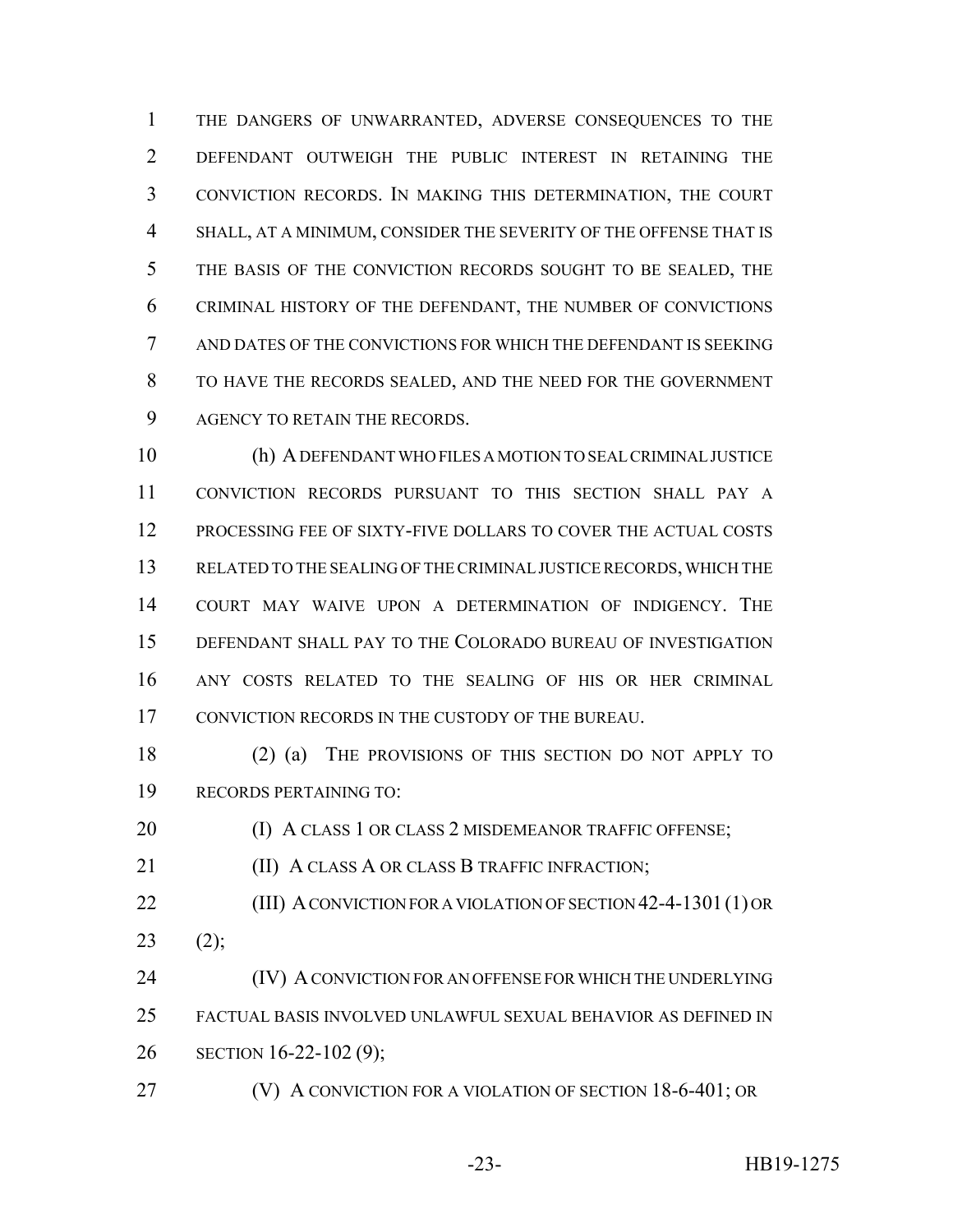(VI) A CONVICTION THAT IS SUBJECT TO ONE OR MORE OF THE FOLLOWING PROVISIONS:

 (A) SENTENCES FOR A CRIME INVOLVING EXTRAORDINARY AGGRAVATING CIRCUMSTANCES PURSUANT TO SECTION 18-1.3-401 (8);

 (B) A SENTENCE FOR AN EXTRAORDINARY RISK CRIME PURSUANT TO SECTION 18-1.3-401 (10);

 (C) SENTENCING FOR A CRIME INVOLVING A PREGNANT VICTIM, PURSUANT TO SECTION 18-1.3-401 (13);

 (D) SENTENCING FOR A CRIME PERTAINING TO A SPECIAL 10 OFFENDER PURSUANT TO SECTION 18-18-407;

 (E) SENTENCING FOR A CRIMINAL CONVICTION FOR WHICH THE UNDERLYING FACTUAL BASIS INVOLVES DOMESTIC VIOLENCE AS DEFINED 13 IN SECTION 18-6-800.3;

 (F) SENTENCING FOR A CRIMINAL CONVICTION FOR A SEXUAL OFFENSE, PURSUANT TO PART 4 OF ARTICLE 3 OF TITLE 18; OR

 (G) SENTENCING FOR ANY CRIME OF VIOLENCE PURSUANT TO SECTION 18-1.3-406.

 (b) NOTWITHSTANDING THE PROVISIONS OF THIS SECTION, A MISDEMEANOR OFFENSE INELIGIBLE PURSUANT TO THE PROVISIONS OF THIS SECTION OR SUBSECTION (2)(a) OF THIS SECTION IS ELIGIBLE FOR SEALING PURSUANT TO THIS SECTION IF THE DISTRICT ATTORNEY CONSENTS TO THE 22 SEALING OR IF THE COURT FINDS, BY CLEAR AND CONVINCING EVIDENCE, THAT THE PETITIONER'S NEED FOR SEALING OF THE RECORD IS SIGNIFICANT AND SUBSTANTIAL, THE PASSAGE OF TIME IS SUCH THAT THE PETITIONER IS NO LONGER A THREAT TO PUBLIC SAFETY, AND THE PUBLIC DISCLOSURE 26 OF THE RECORD IS NO LONGER NECESSARY TO PROTECT OR INFORM THE PUBLIC.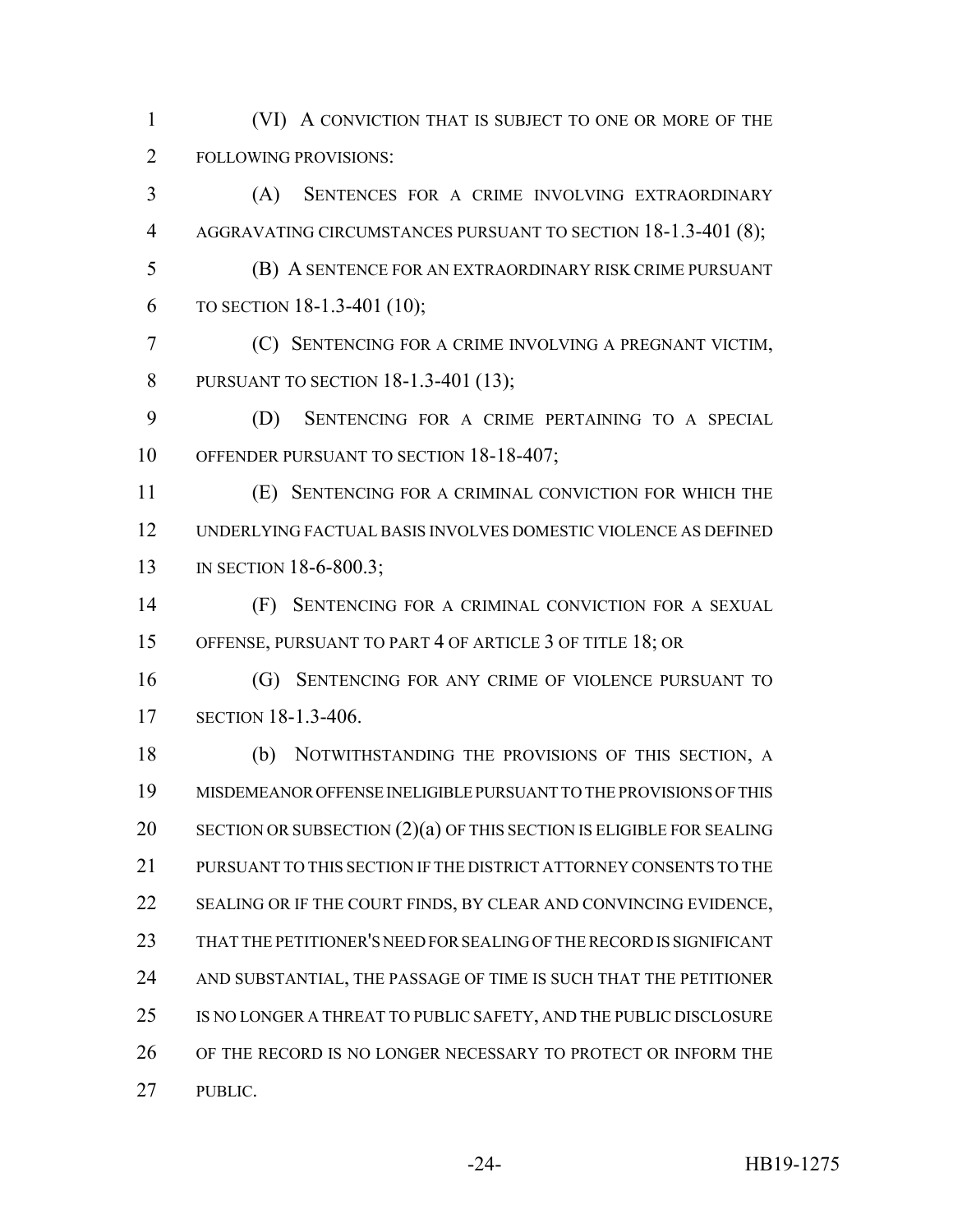(c) THIS SECTION DOES NOT APPLY TO RECORDS THAT ARE SUBJECT 2 TO THE PROCEDURE SET FORTH IN SECTION 18-13-122 (13).

 (3) **Applicability.** MOTIONS FILED PURSUANT TO THIS SECTION ARE PROCEDURAL IN NATURE, AND SEALING PURSUANT TO THIS SECTION APPLIES RETROACTIVELY TO ALL ELIGIBLE CASES.

 **24-72-707. Sealing of criminal conviction records information for offenses committed by victims of human trafficking.** (1) **Sealing of conviction records.** AT ANY TIME AFTER CONVICTION, A DEFENDANT MAY FILE A MOTION IN THE CASE IN WHICH ANY CONVICTION RECORDS PERTAINING TO THE DEFENDANT'S CONVICTION FOR ANY MISDEMEANOR OFFENSE OR MUNICIPAL CODE OR ORDINANCE VIOLATION, EXCLUDING ANY 12 OFFENSE OF A CRIME AS DEFINED IN SECTION 24-4.1-302 (1).

 (2) A DEFENDANT MOVING TO HAVE HIS OR HER CRIMINAL RECORDS SEALED PURSUANT TO THIS SECTION IS NOT REQUIRED TO PAY A PROCESSING FEE.

(3) THE COURT SHALL ORDER THE RECORDS SEALED AFTER:

(a) THE PETITION IS FILED; AND

 (b) THE DEFENDANT ESTABLISHES BY A PREPONDERANCE OF THE EVIDENCE THAT, AT THE TIME HE OR SHE COMMITTED THE OFFENSE, HE OR SHE HAD BEEN TRAFFICKED BY ANOTHER PERSON, AS DESCRIBED IN SECTION 18-3-503 OR 18-3-504, FOR THE PURPOSE OF PERFORMING THE OFFENSE.

 **24-72-708. Sealing of criminal conviction records information for municipal offenses for convictions.** (1) **Sealing of conviction records.** (a) (I) A DEFENDANT MAY FILE A MOTION IN WHICH ANY 26 CONVICTION RECORDS PERTAINING TO THE DEFENDANT FOR A MUNICIPAL VIOLATION ARE LOCATED FOR THE SEALING OF THE CONVICTION RECORDS,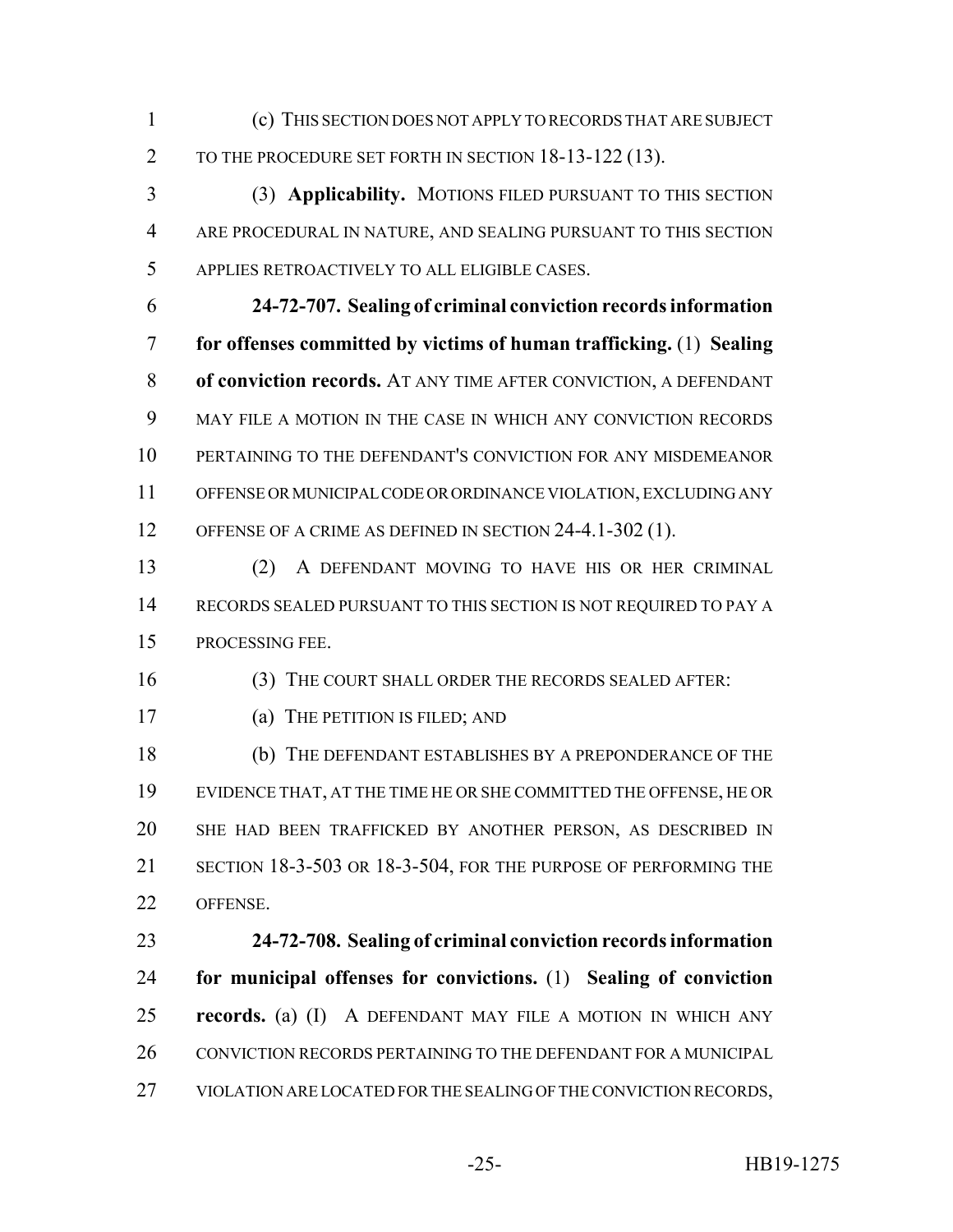EXCEPT BASIC IDENTIFICATION INFORMATION, IF:

 (A) THE MOTION IS FILED THREE OR MORE YEARS AFTER THE DATE OF THE FINAL DISPOSITION OF ALL CRIMINAL PROCEEDINGS AGAINST THE DEFENDANT OR THE RELEASE OF THE DEFENDANT FROM SUPERVISION CONCERNING A CRIMINAL CONVICTION, WHICHEVER IS LATER; AND

 (B) THE DEFENDANT HAS NOT BEEN CHARGED OR CONVICTED OF A FELONY, MISDEMEANOR, OR MISDEMEANOR TRAFFIC OFFENSE IN THE THREE OR MORE YEARS SINCE THE DATE OF THE FINAL DISPOSITION OF ALL CRIMINAL PROCEEDINGS AGAINST HIM OR HER OR THE DATE OF THE DEFENDANT'S RELEASE FROM SUPERVISION, WHICHEVER IS LATER; AND

11 (C) THE CONVICTION RECORDS TO BE SEALED ARE NOT FOR A MISDEMEANOR TRAFFIC OFFENSE COMMITTED EITHER BY A HOLDER OF A COMMERCIAL LEARNER'S PERMIT OR A COMMERCIAL DRIVER'S LICENSE, AS 14 DEFINED IN SECTION 42-2-402, OR BY THE OPERATOR OF A COMMERCIAL MOTOR VEHICLE, AS DEFINED IN SECTION 42-2-402.

 (II) NOTWITHSTANDING THE PROVISIONS OF SUBSECTION (1)(a)(I)(B) OF THIS SECTION, A DEFENDANT MAY PETITION THE DISTRICT COURT OF THE DISTRICT IN WHICH ANY CONVICTION RECORDS PERTAINING TO THE DEFENDANT FOR A MUNICIPAL VIOLATION, EXCEPT A MUNICIPAL ASSAULT OR BATTERY OFFENSE IN WHICH THE UNDERLYING FACTUAL BASIS INVOLVES DOMESTIC VIOLENCE, AS DEFINED IN SECTION 18-6-800.3 22 (1), OR ANY OTHER MUNICIPAL VIOLATION IN WHICH THE UNDERLYING FACTUAL BASIS INVOLVES DOMESTIC VIOLENCE, AS DEFINED IN SECTION 24 18-6-800.3(1), OR PETTY OFFENSE ARE LOCATED FOR THE SEALING OF THE CONVICTION RECORDS, EXCEPT BASIC IDENTIFICATION INFORMATION, IF: 26 (A) THE DEFENDANT WAS CONVICTED OF A SINGLE OFFENSE THAT WAS NOT A FELONY AND DID NOT INVOLVE DOMESTIC VIOLENCE AS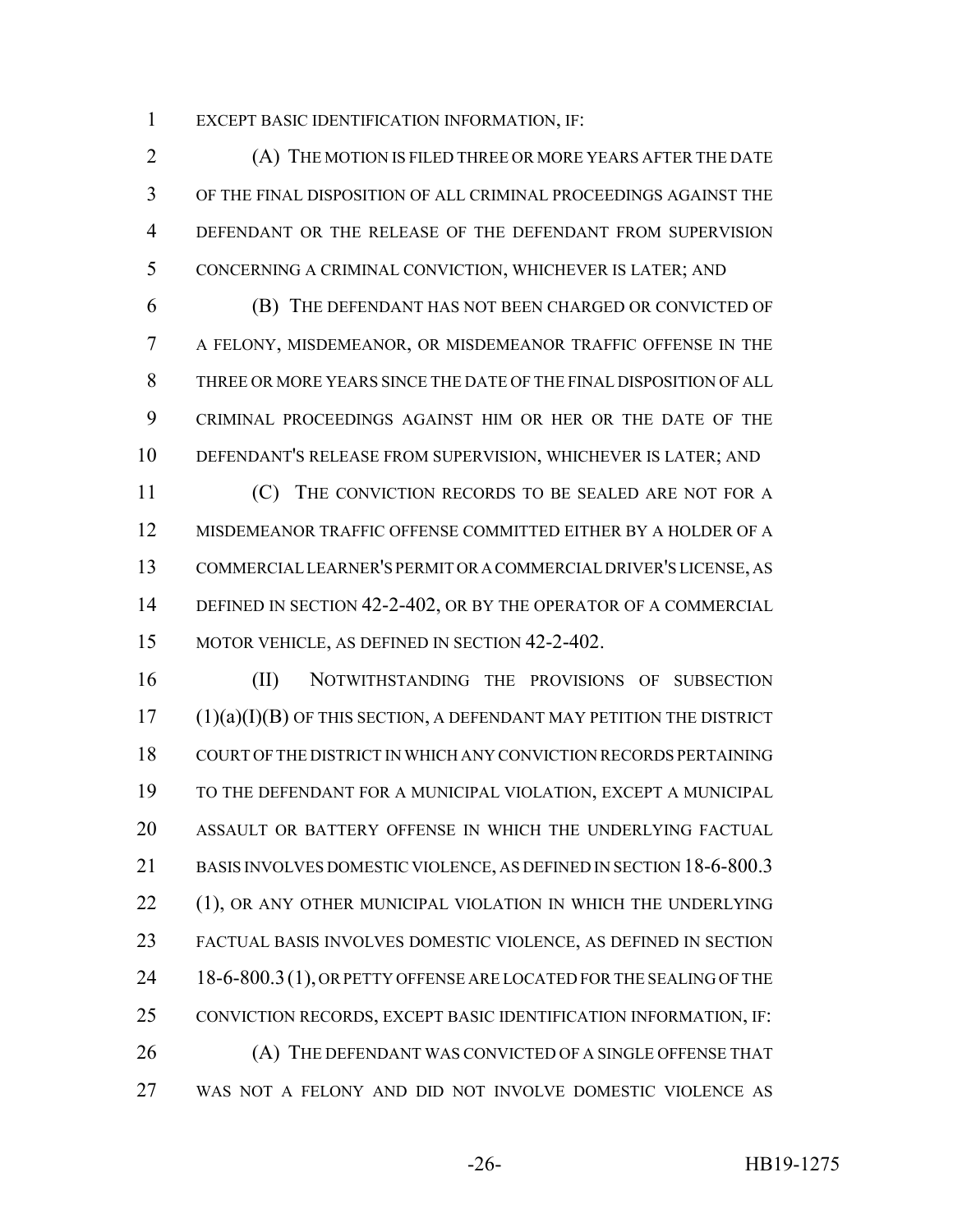DEFINED IN SECTION 18-6-800.3 (1), UNLAWFUL SEXUAL BEHAVIOR AS DEFINED IN SECTION 16-22-102 (9), OR CHILD ABUSE AS DEFINED IN SECTION 18-6-401;

 (B) THAT OFFENSE OCCURRED WITHIN THREE YEARS OF THE DATE OF THE FINAL DISPOSITION OF ALL CRIMINAL PROCEEDINGS AGAINST HIM OR HER RELATED TO THE CONVICTION THAT THE DEFENDANT IS SEEKING TO HAVE SEALED OR WITHIN THREE YEARS OF THE DATE OF THE DEFENDANT'S RELEASE FROM SUPERVISION RELATED TO THE CONVICTION THAT THE DEFENDANT IS SEEKING TO HAVE SEALED, WHICHEVER IS LATER; AND

 (C) THE DEFENDANT HAS NOT BEEN CONVICTED OF A FELONY, MISDEMEANOR, OR MISDEMEANOR TRAFFIC OFFENSE IN THE TEN OR MORE YEARS SINCE THE DATE OF THE FINAL DISPOSITION OF ALL CRIMINAL PROCEEDINGS AGAINST HIM OR HER FOR THE SUBSEQUENT CRIMINAL CASE OR IN THE TEN OR MORE YEARS SINCE THE DATE OF THE DEFENDANT'S RELEASE FROM SUPERVISION FOR THE SUBSEQUENT CASE, WHICHEVER IS LATER.

 (b) UPON FILING THE PETITION, THE DEFENDANT SHALL PAY THE FILING FEE REQUIRED BY LAW.

20 (2) (a) UPON THE FILING OF A MOTION, THE COURT SHALL REVIEW THE MOTION AND DETERMINE WHETHER THERE ARE GROUNDS PURSUANT TO THIS SECTION TO PROCEED TO A HEARING ON THE PETITION. IF THE COURT DETERMINES THAT THE MOTION ON ITS FACE IS INSUFFICIENT OR IF THE COURT DETERMINES THAT, AFTER TAKING JUDICIAL NOTICE OF MATTERS OUTSIDE THE MOTION, THE DEFENDANT IS NOT ENTITLED TO RELIEF PURSUANT TO THIS SECTION, THE COURT SHALL ENTER AN ORDER DENYING THE MOTION AND MAIL A COPY OF THE ORDER TO THE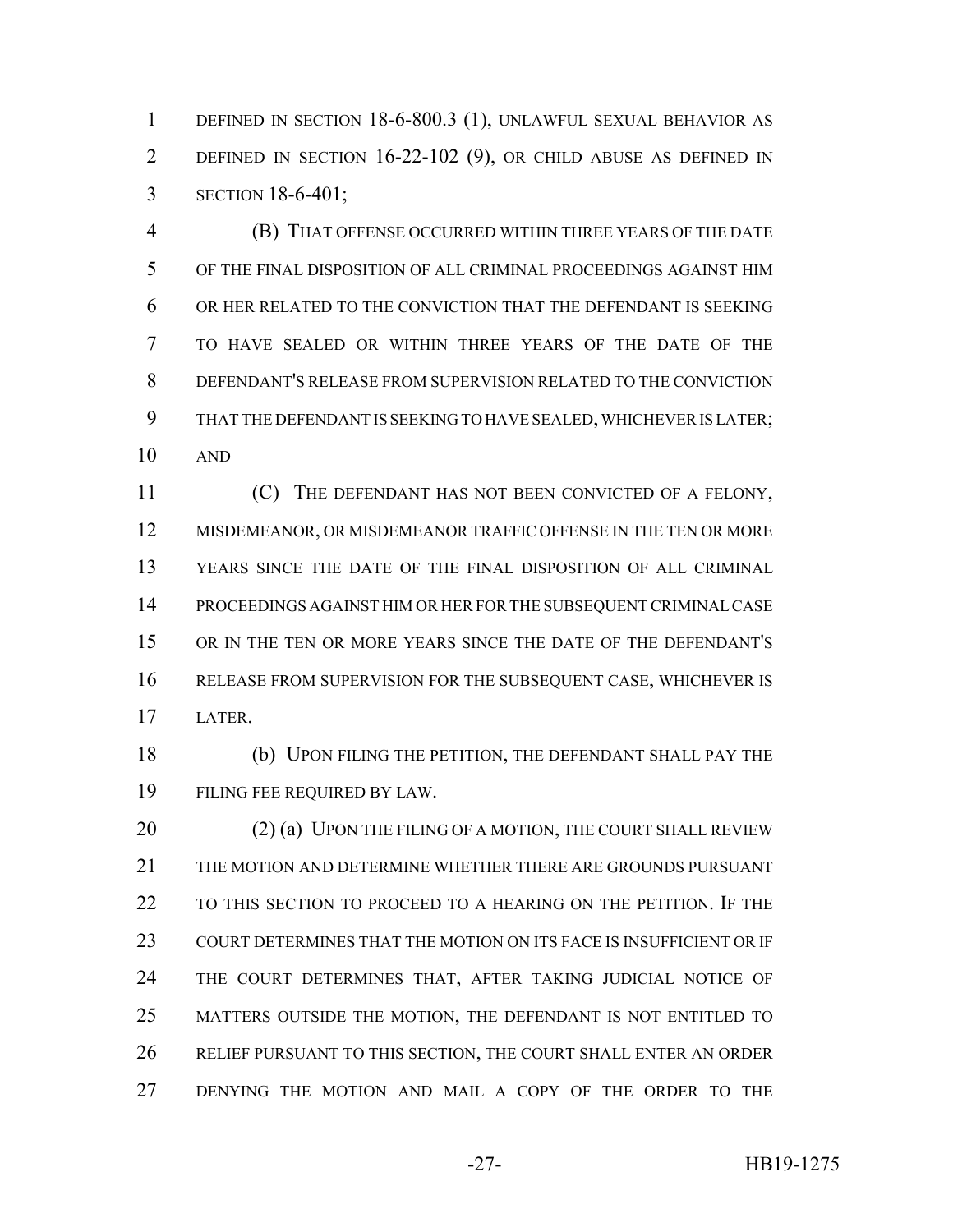DEFENDANT. THE COURT'S ORDER SHALL SPECIFY THE REASONS FOR THE DENIAL OF THE MOTION.

 (b) IF THE COURT DETERMINES THAT THE PETITION IS SUFFICIENT ON ITS FACE AND THAT NO OTHER GROUNDS EXIST AT THAT TIME FOR THE COURT TO DENY THE PETITION PURSUANT TO THIS SECTION, THE COURT SHALL SET A DATE FOR A HEARING AND THE COURT SHALL NOTIFY BY CERTIFIED MAIL THE PROSECUTING ATTORNEY, THE ARRESTING AGENCY, AND ANY OTHER PERSON OR AGENCY IDENTIFIED BY THE DEFENDANT.

 (3) AFTER THE HEARING DESCRIBED IN SUBSECTION (2) OF THIS SECTION IS CONDUCTED AND IF THE COURT FINDS THAT THE HARM TO THE PRIVACY OF THE DEFENDANT OR THE DANGERS OF UNWARRANTED, ADVERSE CONSEQUENCES TO THE DEFENDANT OUTWEIGH THE PUBLIC 13 INTEREST IN RETAINING THE CONVICTION RECORDS, THE COURT MAY ORDER THE CONVICTION RECORDS, EXCEPT BASIC IDENTIFICATION INFORMATION, TO BE SEALED. IN MAKING THIS DETERMINATION, THE COURT SHALL, AT A MINIMUM, CONSIDER THE FACTORS IN SECTION  $17 \qquad 24-72-707 \; (1)(g).$ 

 **24-72-709. Sealing of criminal conviction records information for multiple conviction records.** (1) SUBJECT TO THE PROVISIONS OF SUBSECTION (4) OF THIS SECTION, A DEFENDANT WITH MULTIPLE CONVICTION RECORDS IN THE STATE MAY PETITION THE DISTRICT COURT OF THE DISTRICT WHERE THE CONVICTION RECORD OR RECORDS PERTAINING TO THE DEFENDANT ARE LOCATED FOR THE SEALING OF THE 24 CONVICTION RECORDS, EXCEPT BASIC IDENTIFYING INFORMATION, IF THE RECORD OR RECORDS ARE NOT ELIGIBLE FOR SEALING PURSUANT TO ANY 26 OTHER SECTION IN THIS PART 7 BECAUSE OF AN INTERVENING CONVICTION, IF THE PETITION IS FILED WITHIN THE TIME FRAME DESCRIBED IN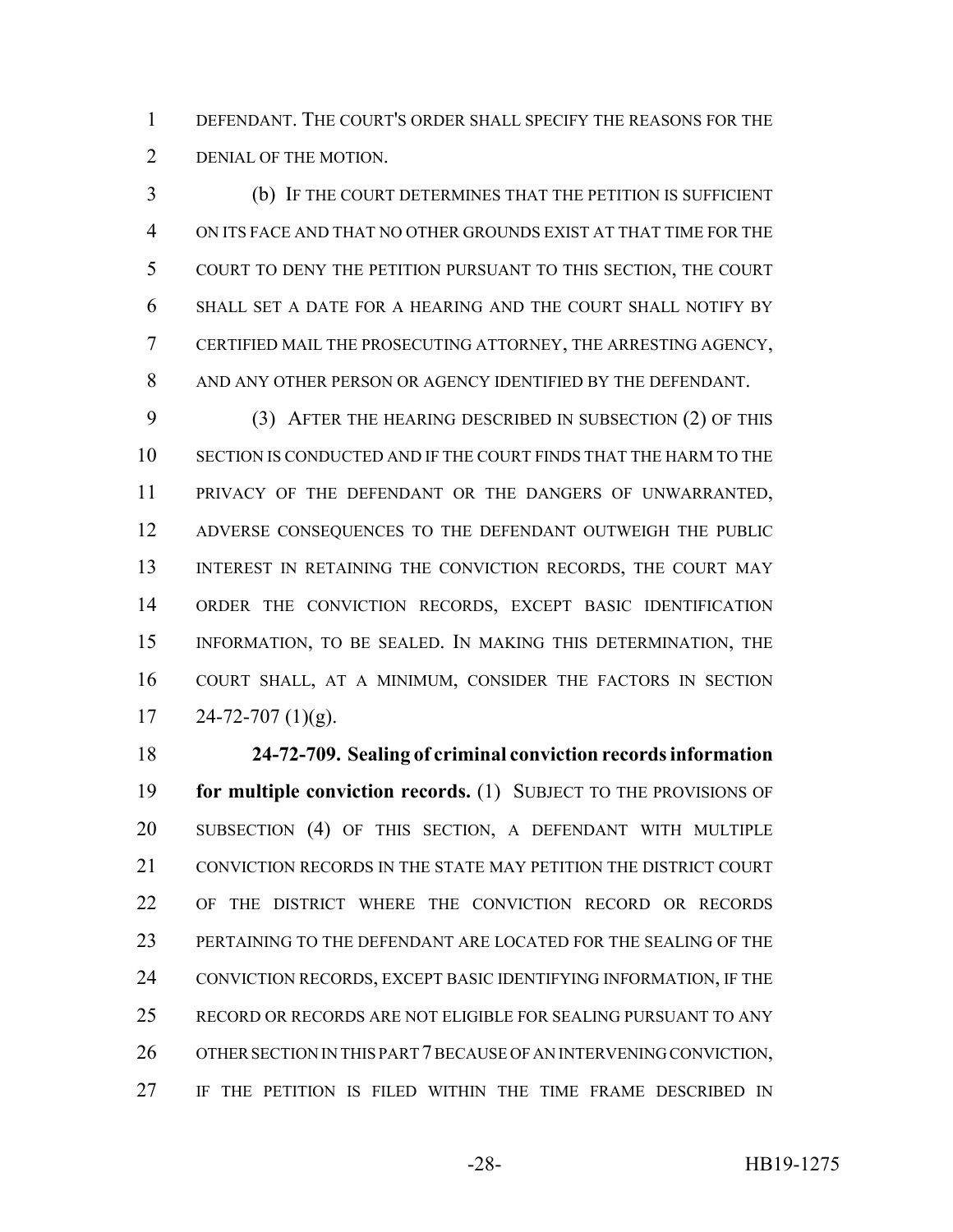1 SUBSECTION (2) OF THIS SECTION.

 (2) (a) IF THE OFFENSE OR HIGHEST OFFENSE OF MULTIPLE OFFENSES IS A PETTY OFFENSE OR PETTY DRUG OFFENSE, THE PETITION MAY BE FILED FIVE YEARS AFTER THE LATER OF THE DATE OF THE FINAL DISPOSITION OF ALL CRIMINAL PROCEEDINGS AGAINST THE DEFENDANT OR THE RELEASE OF THE DEFENDANT FROM SUPERVISION CONCERNING THE CONVICTION, OR THE LATEST IN TIME CRIMINAL CONVICTION OF THE MULTIPLE CONVICTIONS.

 (b) IF THE OFFENSE OR HIGHEST OFFENSE OF THE MULTIPLE OFFENSES IS A MISDEMEANOR OR MISDEMEANOR DRUG OFFENSE, THE PETITION MAY BE FILED SEVEN YEARS AFTER THE LATER OF THE DATE OF THE FINAL DISPOSITION OF ALL CRIMINAL PROCEEDINGS AGAINST THE 13 DEFENDANT OR THE RELEASE OF THE DEFENDANT FROM SUPERVISION CONCERNING THE CONVICTION, OR THE LATEST IN TIME CRIMINAL CONVICTION OF THE MULTIPLE CONVICTIONS.

 (c) IF THE OFFENSE OR HIGHEST OFFENSE OF THE MULTIPLE OFFENSES IS A FELONY OR DRUG FELONY, THE PETITION MAY BE FILED TEN YEARS AFTER THE LATER OF THE DATE OF THE FINAL DISPOSITION OF ALL CRIMINAL PROCEEDINGS AGAINST THE DEFENDANT OR THE RELEASE OF THE DEFENDANT FROM SUPERVISION CONCERNING THE CRIMINAL CONVICTION.

22 (3) (a) THE DEFENDANT SHALL PAY THE FILING FEE AND PROVIDE NOTICE OF THE PETITION TO THE DISTRICT ATTORNEY. THE DISTRICT ATTORNEY SHALL DETERMINE WHETHER TO OBJECT TO THE PETITION 25 AFTER CONSIDERING THE FACTORS IN SECTION 24-72-707  $(1)(g)$ . If the DISTRICT ATTORNEY DOES NOT OBJECT, THE COURT MAY DECIDE THE PETITION WITH OR WITHOUT THE BENEFIT OF A HEARING. IF THE DISTRICT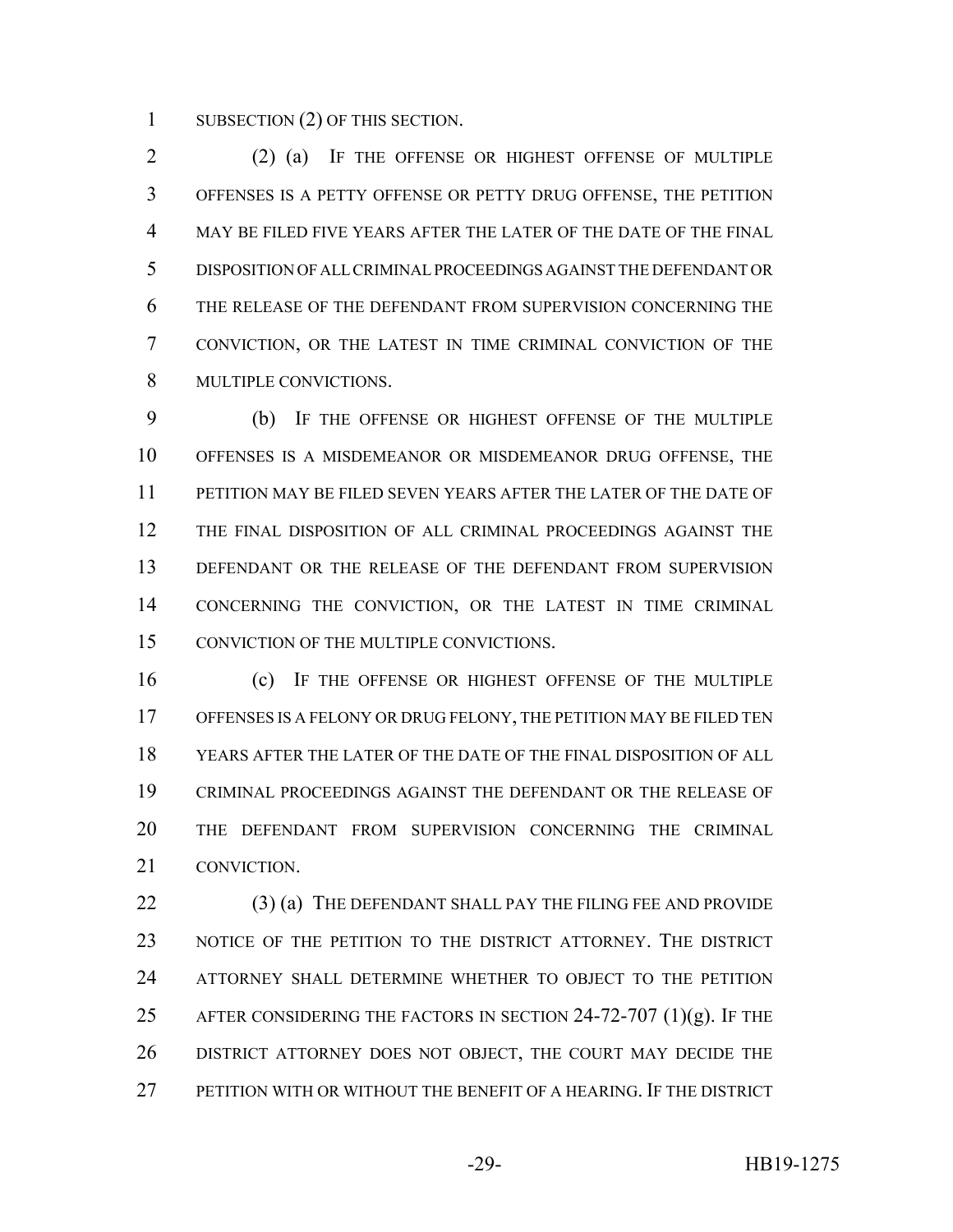ATTORNEY OBJECTS TO THE PETITION, THE COURT SHALL SET THE MATTER FOR HEARING. TO ORDER THE RECORD SEALED, THE CRIMINAL HISTORY FILED WITH THE PETITION MUST DOCUMENT TO THE COURT THAT THE DEFENDANT HAS NOT BEEN CONVICTED FOR A CRIMINAL OFFENSE SINCE THE DATE OF THE FINAL DISPOSITION OF ALL CRIMINAL PROCEEDINGS AGAINST HIM OR HER OR SINCE THE DATE OF THE DEFENDANT'S RELEASE FROM SUPERVISION, WHICHEVER IS LATER.THE COURT SHALL DECIDE THE 8 PETITION AFTER CONSIDERING THE FACTORS IN SECTION 24-72-707 (1)(g).

 (b) CONVICTION RECORDS MAY NOT BE SEALED IF THE DEFENDANT STILL OWES RESTITUTION, FINES, COURT COSTS, LATE FEES, OR OTHER FEES ORDERED BY THE COURT IN THE CASE THAT IS THE SUBJECT OF THE PETITION TO SEAL CONVICTION RECORDS, UNLESS THE COURT THAT ENTERED THE ORDER FOR RESTITUTION, FINES, COURT COSTS, LATE FEES, OR OTHER FEES HAS VACATED THE ORDER.

 (4) (a) THE PROVISIONS OF THIS SECTION DO NOT APPLY TO RECORDS PERTAINING TO:

(I) A CLASS 1 OR CLASS 2 MISDEMEANOR TRAFFIC OFFENSE;

18 (II) A CLASS A OR CLASS B TRAFFIC INFRACTION;

 (III) A CONVICTION FOR A VIOLATION OF SECTION 42-4-1301(1) OR (2);

**IV) A CONVICTION FOR AN OFFENSE FOR WHICH THE UNDERLYING**  FACTUAL BASIS INVOLVED UNLAWFUL SEXUAL BEHAVIOR AS DEFINED IN SECTION 16-22-102 (9);

**(V)** A CONVICTION FOR A VIOLATION OF SECTION 18-6-401; OR

25 (VI) A CONVICTION THAT IS SUBJECT TO ONE OR MORE OF THE FOLLOWING PROVISIONS:

(A) SENTENCES FOR A CRIME INVOLVING EXTRAORDINARY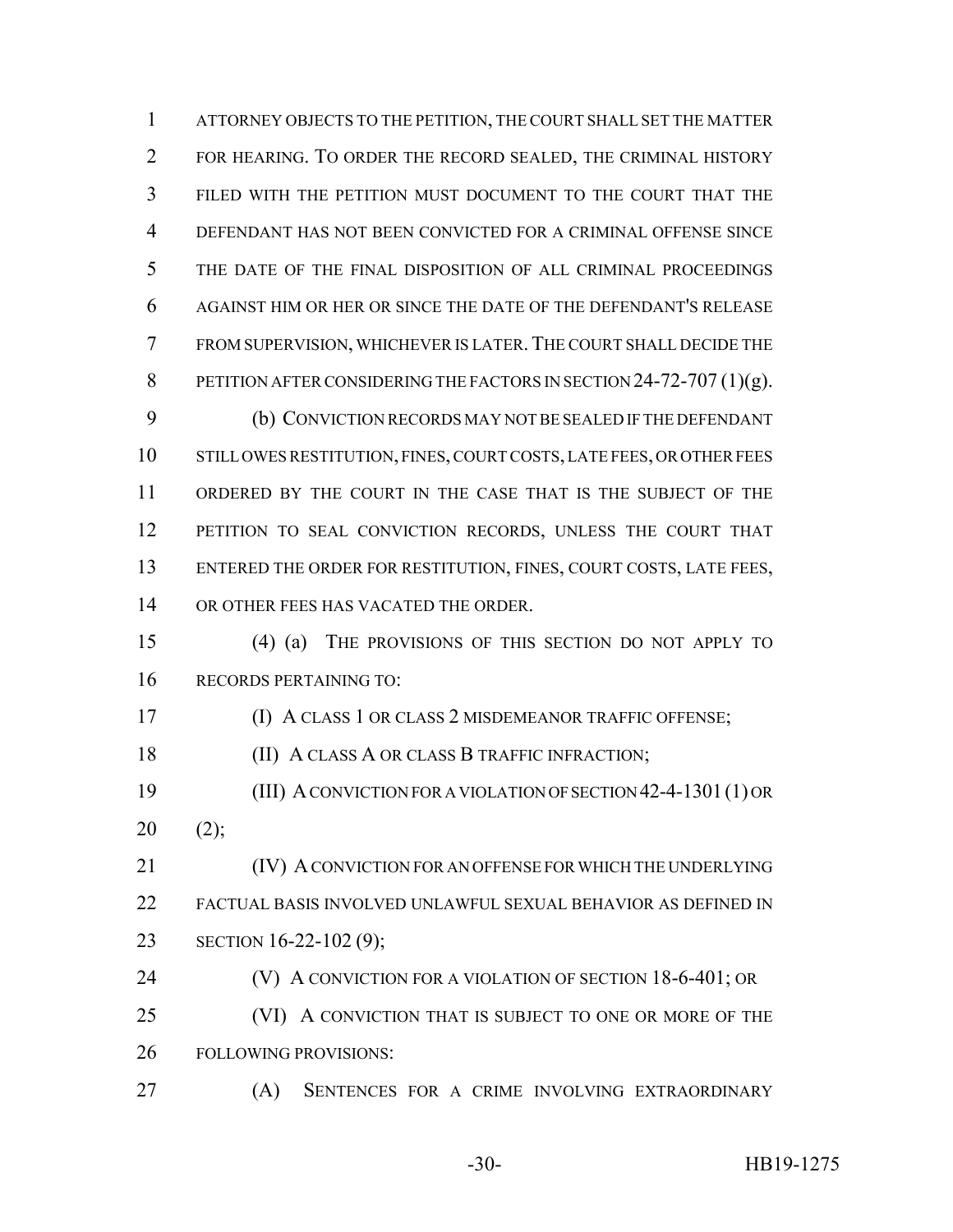1 AGGRAVATING CIRCUMSTANCES PURSUANT TO SECTION 18-1.3-401 (8);

 (B) A SENTENCE FOR AN EXTRAORDINARY RISK CRIME PURSUANT TO SECTION 18-1.3-401 (10);

 (C) SENTENCING FOR A CRIME INVOLVING A PREGNANT VICTIM, PURSUANT TO SECTION 18-1.3-401 (13);

 (D) SENTENCING FOR A CRIME PERTAINING TO A SPECIAL OFFENDER PURSUANT TO SECTION 18-18-407;

 (E) SENTENCING FOR A CRIMINAL CONVICTION FOR WHICH THE UNDERLYING FACTUAL BASIS INVOLVES DOMESTIC VIOLENCE AS DEFINED 10 IN SECTION 18-6-800.3;

 (F) SENTENCING FOR A CRIMINAL CONVICTION FOR A SEXUAL 12 OFFENSE, PURSUANT TO PART 4 OF ARTICLE 3 OF TITLE 18; OR

 (G) SENTENCING FOR ANY CRIME OF VIOLENCE PURSUANT TO SECTION 18-1.3-406.

 (b) NOTWITHSTANDING THE PROVISIONS OF THIS SECTION, A MISDEMEANOR OFFENSE INELIGIBLE PURSUANT TO THE PROVISIONS OF THIS 17 SECTION OR SUBSECTION (4)(a) OF THIS SECTION IS ELIGIBLE FOR SEALING PURSUANT TO THIS SECTION IF THE DISTRICT ATTORNEY CONSENTS TO THE 19 SEALING OR IF THE COURT FINDS, BY CLEAR AND CONVINCING EVIDENCE, THAT THE PETITIONER'S NEED FOR SEALING OF THE RECORD IS SIGNIFICANT AND SUBSTANTIAL, THE PASSAGE OF TIME IS SUCH THAT THE PETITIONER 22 IS NO LONGER A THREAT TO PUBLIC SAFETY, AND THE PUBLIC DISCLOSURE OF THE RECORD IS NO LONGER NECESSARY TO PROTECT OR INFORM THE PUBLIC.

 (c) THIS SECTION DOES NOT APPLY TO RECORDS THAT ARE SUBJECT 26 TO THE PROCEDURE SET FORTH IN SECTION 18-13-122 (13).

**SECTION 2.** In Colorado Revised Statutes, 18-1.3-101, **amend**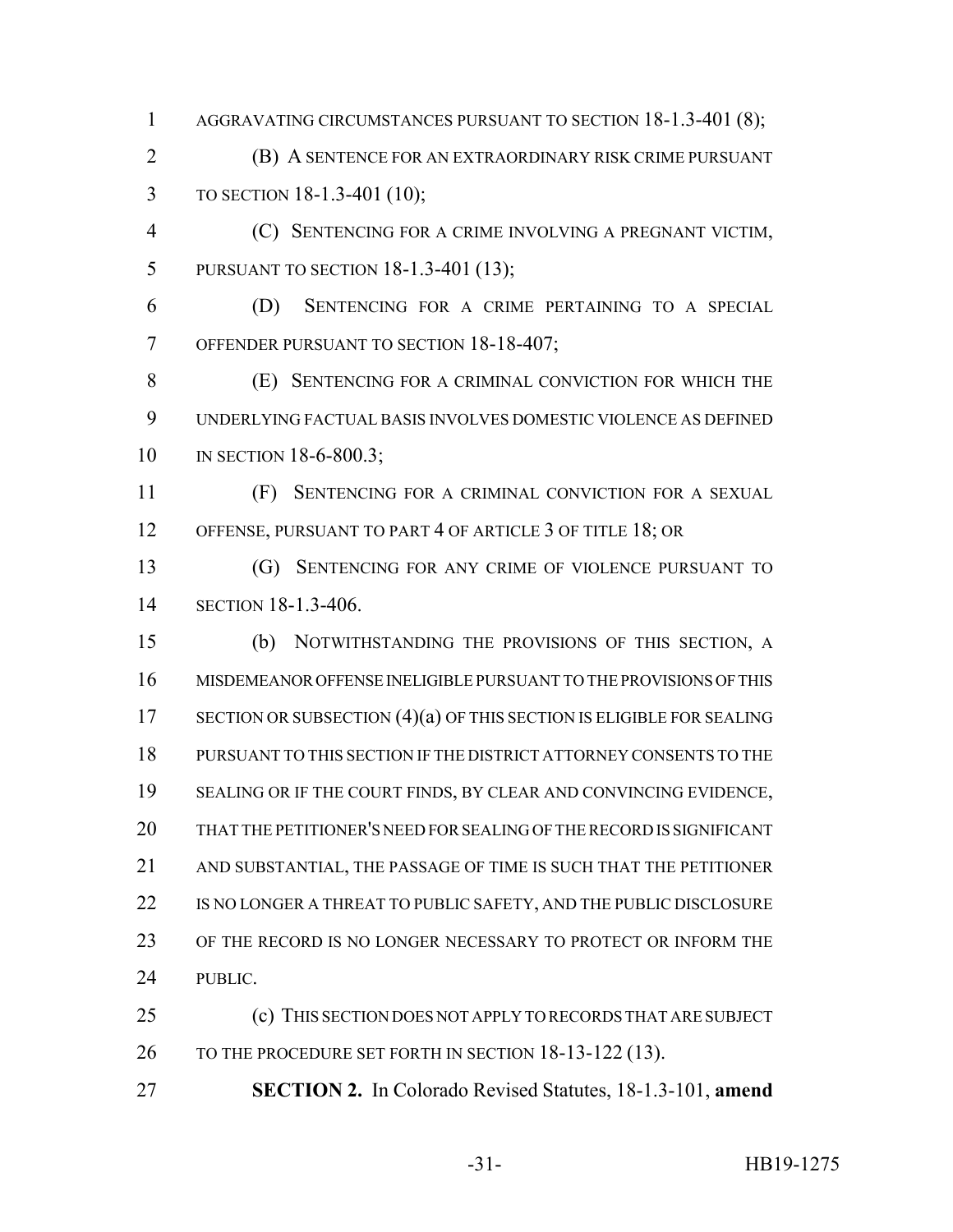(10)(c) as follows:

 **18-1.3-101. Pretrial diversion.** (10) (c) **Diversion outcomes.** At any point after a diversion agreement is completed, a defendant may petition the court to seal all arrest and other criminal records pertaining 5 to the offense using the procedure described in section 24-72-702, C.R.S. SECTIONS 24-72-706 AND 24-72-709. Unless otherwise prohibited under 7 section 24-72-702 (4)(a), C.R.S. SECTIONS 24-72-704 AND 24-72-709, the court shall issue a sealing order if requested by the defendant following successful completion of a diversion agreement. **SECTION 3.** In Colorado Revised Statutes, 18-7-201.3, **amend**  $(2)(a)$  as follows: **18-7-201.3. Affirmative defense - human trafficking - expungement of record protective order - definitions.** (2) (a) On or after January 1, 2016, a person charged with or convicted of prostitution, as described in section 18-7-201 or any corresponding municipal code or ordinance, for an offense committed before July 1, 2015, which offense was committed as a direct result of being a victim of human trafficking, as defined in subsection (4) of this section, may apply to the court for a 19 sealing of his or her records pursuant to section 24-72-702 or 24-72-706, 20 C.R.S. SECTION 24-72-704 OR 24-72-707, as applicable. **SECTION 4.** In Colorado Revised Statutes, 24-4.1-302.5, **amend**  $(1)(z)$  as follows: **24-4.1-302.5. Rights afforded to victims - definitions.** (1) In order to preserve and protect a victim's rights to justice and due process, each victim of a crime has the following rights: (z) The right to be notified of a hearing concerning a MOTION OR 27 petition for sealing of records described in section 24-72-702 SECTION